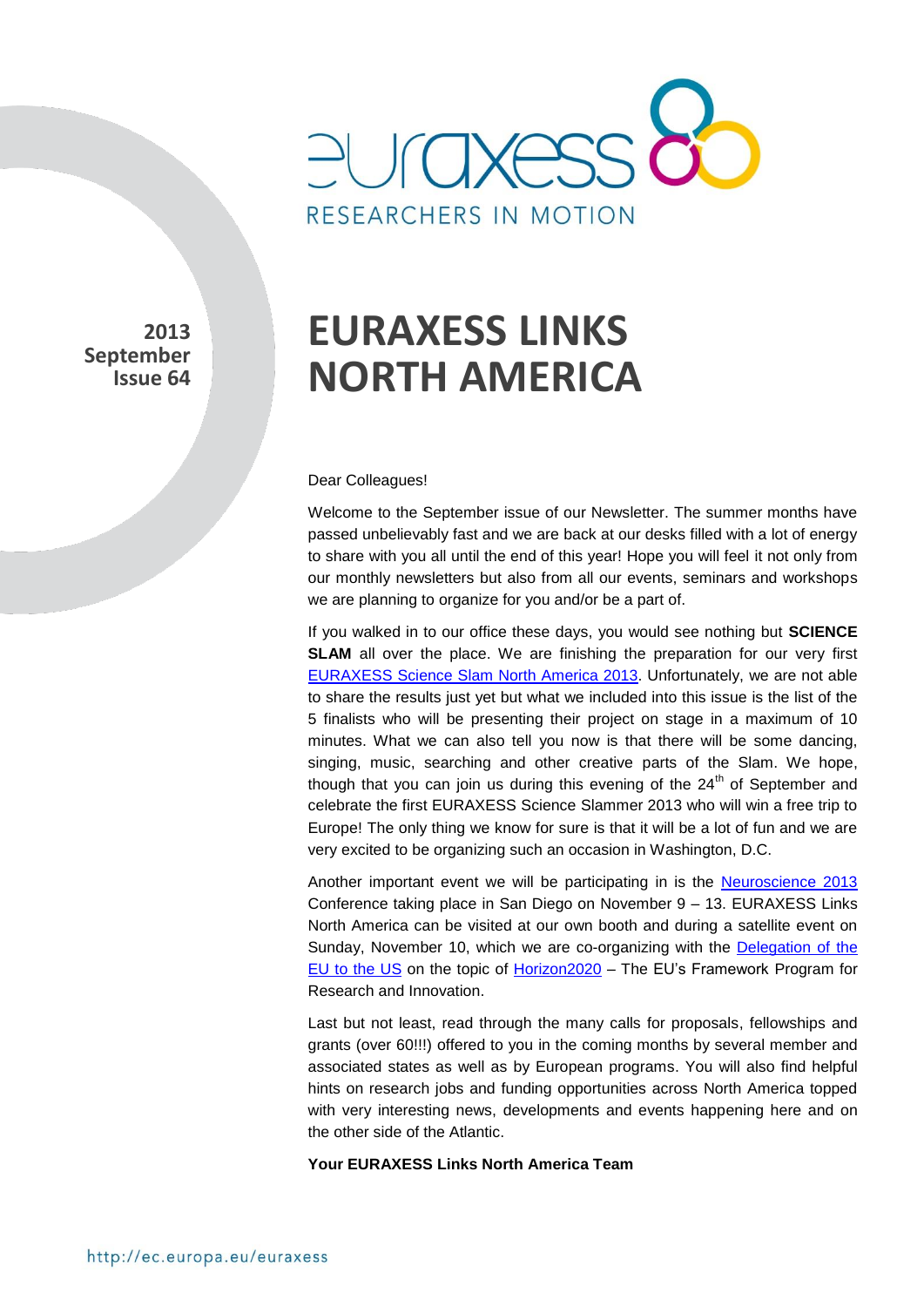## **Contents**

| 1 |                                                                                                                                  |
|---|----------------------------------------------------------------------------------------------------------------------------------|
|   |                                                                                                                                  |
| 2 |                                                                                                                                  |
|   | 2.1 1st EURAXESS Science Slam, 24 September 2013, Washington D.C.<br>9                                                           |
|   | 2.2 EURAXESS Links North America Linked-In group 10                                                                              |
|   | 2.3 EURAXESS Links North American at the 246th American Chemical<br>Society National Meeting & Exposition, September 8-10, 2013, |
|   | 2.4 EURAXESS Links North America at the Johns Hopkins University on                                                              |
| 3 |                                                                                                                                  |
|   | 3.1 EU-U.S. Research & Innovation Cooperation - Delivering in                                                                    |
|   | 3.2 UC San Diego and CNRS to Establish UCSD CNRS Joint Research                                                                  |
|   | 3.3 2013 George C. Marshall Visit to Austria examines dynamics of skilled                                                        |
|   | 3.4 The European Commission launches new innovation indicator 11                                                                 |
|   | 3.5 European Research Council (ERC) takes a further step forward                                                                 |
|   |                                                                                                                                  |
|   | 3.7 Female scientist honoured for EU-funded AIDS research 12                                                                     |
|   |                                                                                                                                  |
|   |                                                                                                                                  |
|   | 3.10 Arctic exploration provides window on future climate change13                                                               |
|   | 3.11 Unravelling the secrets to achieving high-yield plants13                                                                    |
|   | 3.12 Quantifying the ocean's effect on Europe's climate13                                                                        |
|   | 3.13 Personalising deep brain stimulation treatment for Parkinson's disease<br>13                                                |
|   | 3.14 Fixing the economy by rewarding long-term investment in innovation<br>14                                                    |

EURAXESS Links North America News is a monthly electronic newsletter, edited by EURAXESS Links North America, which provides information of specific interest to European and non-European researchers in the US who are interested in the European research landscape and conducting research in Europe or with European partners.

The information contained in this publication is intended for personal use only. It should not be taken in any way to reflect the views of the European Commission nor of the Delegation of the European Union to the US.

Please email to northamerica@euraxess.net for any comments on this newsletter, contributions you would like to make, if you think any other colleagues would be interested in receiving this newsletter, or if you wish to unsubscribe.

Editor: Viktoria BODNAROVA and Jean-Michel SERS, EURAXESS Links North America, Regional Representatives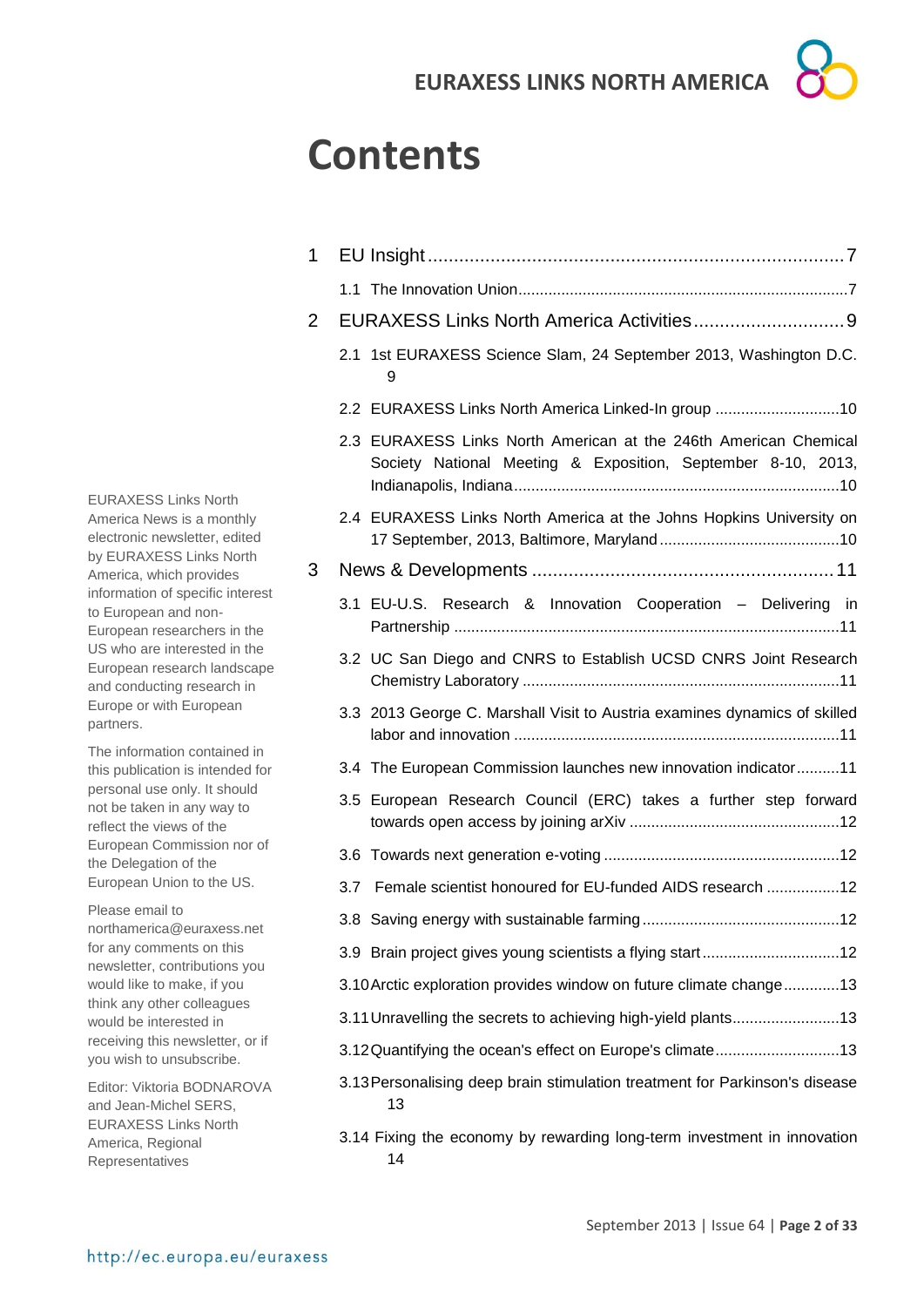|   | <b>EURAXESS LINKS NORTH AMERICA</b>                                                                                                  |
|---|--------------------------------------------------------------------------------------------------------------------------------------|
|   | 3.15 Promoting the development and implementation of eco-innovation in                                                               |
|   | 3.16CE PoliMaT (Ljubljana, Slovenia) and ABIA (Akron, Ohio, USA)                                                                     |
| 4 |                                                                                                                                      |
|   | International: Call for SCHOLARSHIP nominations 2014: Dan David<br>4.1                                                               |
|   | 4.2 Call for PRIZE nominations 2014: Dan David Prize - deadline                                                                      |
|   | 4.3 Europe: European Cooperation in Science and Technology (COST).15                                                                 |
|   |                                                                                                                                      |
|   | 4.4.1                                                                                                                                |
|   |                                                                                                                                      |
|   |                                                                                                                                      |
|   | 4.6 Austria: Database of scholarships and research grants available 16                                                               |
|   | 4.7 Austria: The 2014/15 Marshall Plan Chair Announcement 16                                                                         |
|   |                                                                                                                                      |
|   |                                                                                                                                      |
|   | 4.10Czech Republic: Fulbright Grants for U.S. Citizens 17                                                                            |
|   | 4.11 Denmark: Funding programmes for research and innovation17                                                                       |
|   | 4.12 France: Overview of research exchange programs 17                                                                               |
|   | 4.13 Germany: funding and resources opportunities for graduate and<br>doctoral students, postdocs and faculty and researchers 17     |
|   | 4.14 Malta: University of Malta: Educational and Cultural Affairs Fellowships<br>17                                                  |
|   | 4.15 The Netherlands: Netherlands Organisation for Scientific Research<br>(NWO): Caribbean research: a multidisciplinary approach 18 |
|   | 4.16 The Netherlands: Netherlands Organisation for Scientific Research                                                               |
|   | 4.17 The Netherlands: Netherlands Organisation for Scientific Research<br>(NWO): Innovational Research Incentives Schemes Vidi 18    |
|   | 4.18 The Netherlands: Netherlands Organisation for Scientific Research<br>(NWO): Rubicon (Alpha, Beta and Gamma Sciences)18          |
|   | 4.19The Netherlands: Royal Netherlands Academy of Arts and Sciences:                                                                 |

r  $\overline{\phantom{a}}$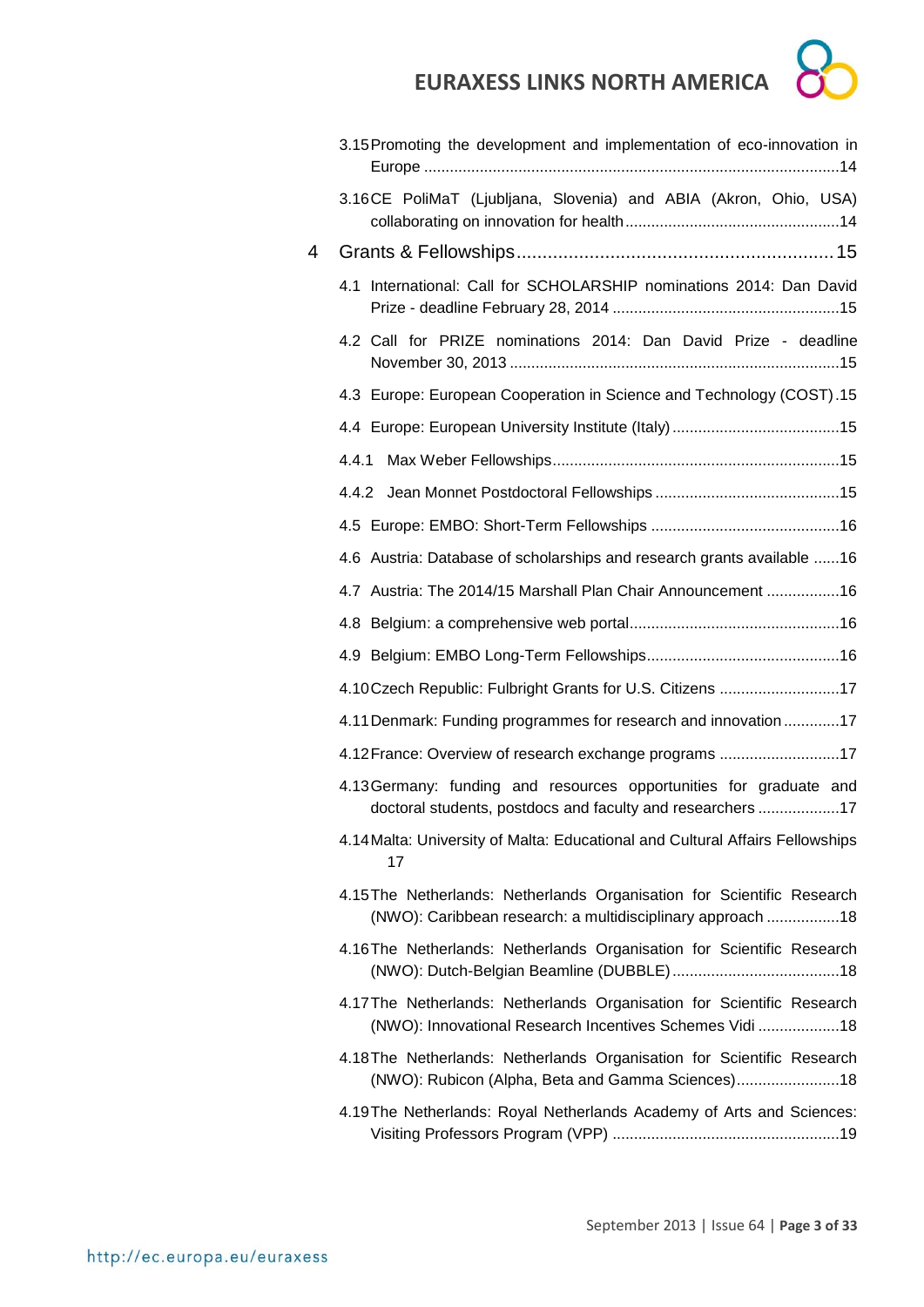| × |  |
|---|--|
|   |  |
|   |  |
|   |  |

| 4.20 The Netherlands: Royal Netherlands Academy of Arts and Sciences:<br>Evert Willem Beth Foundation: Research and Symposium Funding 19                                                           |
|----------------------------------------------------------------------------------------------------------------------------------------------------------------------------------------------------|
| 4.21 The Netherlands: Royal Netherlands Academy of Arts and Sciences:<br>Dobberke Foundation for Comparative Psychology19                                                                          |
| Scandinavian Foundation<br>The<br>American<br>4.22 Norway:<br>(ASF):                                                                                                                               |
| 4.23 Norway: Fulbright Norway: The US-Norway Fulbright Grant Program20                                                                                                                             |
| 4.24 Norway: The Wenner-Gren Foundation: Dissertation Fieldwork Grants<br>20                                                                                                                       |
| 4.25 Norway: The Wenner-Gren Foundation: Post-Ph.D. Research Grants<br>20                                                                                                                          |
| 4.26 Norway: The Wenner-Gren Foundation: International Collaborative                                                                                                                               |
| 4.27 Poland: Foundation for Polish Science: HOMING PLUS 21                                                                                                                                         |
| 4.28 Poland: Foundation for Polish Science: START21                                                                                                                                                |
| 4.29 Poland: Foundation for Polish Science: PARENT/BRIDGE - grants for                                                                                                                             |
| 4.30 Poland: Polish-U.S. Fulbright Commission: Fulbright U.S. Student                                                                                                                              |
| 4.31 Portugal: Fundo Europeu de Desenvolvimento Regional (FEDER):                                                                                                                                  |
| 4.32 Slovakia: National Scholarship Program of the Slovak Republic:<br>Study/Research stay for PhD students (1 - 12 months) 22                                                                     |
| 4.33 Slovakia: National Scholarship Program of the Slovak Republic:<br>Lecture/Research stay for university teachers, researchers and artists<br>.22                                               |
| 4.34 Sweden: The Swedish Research Council Formas: Grants<br>for<br>environmental toxicology research with activities in collaboration with<br>the Swedish Toxicology Sciences Institute (SweTox)22 |
| 4.35 Sweden: The Royal Swedish Academy of Sciences: Institut Mittag-                                                                                                                               |
| 4.36 Sweden: Knut and Alice Wallenberg Foundation: Wallenberg Program                                                                                                                              |
| 4.37 Sweden: Knut and Alice Wallenberg Foundation: "The MAX IV                                                                                                                                     |
| 4.38 Sweden: Swedish Research Council for Health, Working Life and                                                                                                                                 |
| 4.39 Switzerland: Swiss National Science Foundation: International                                                                                                                                 |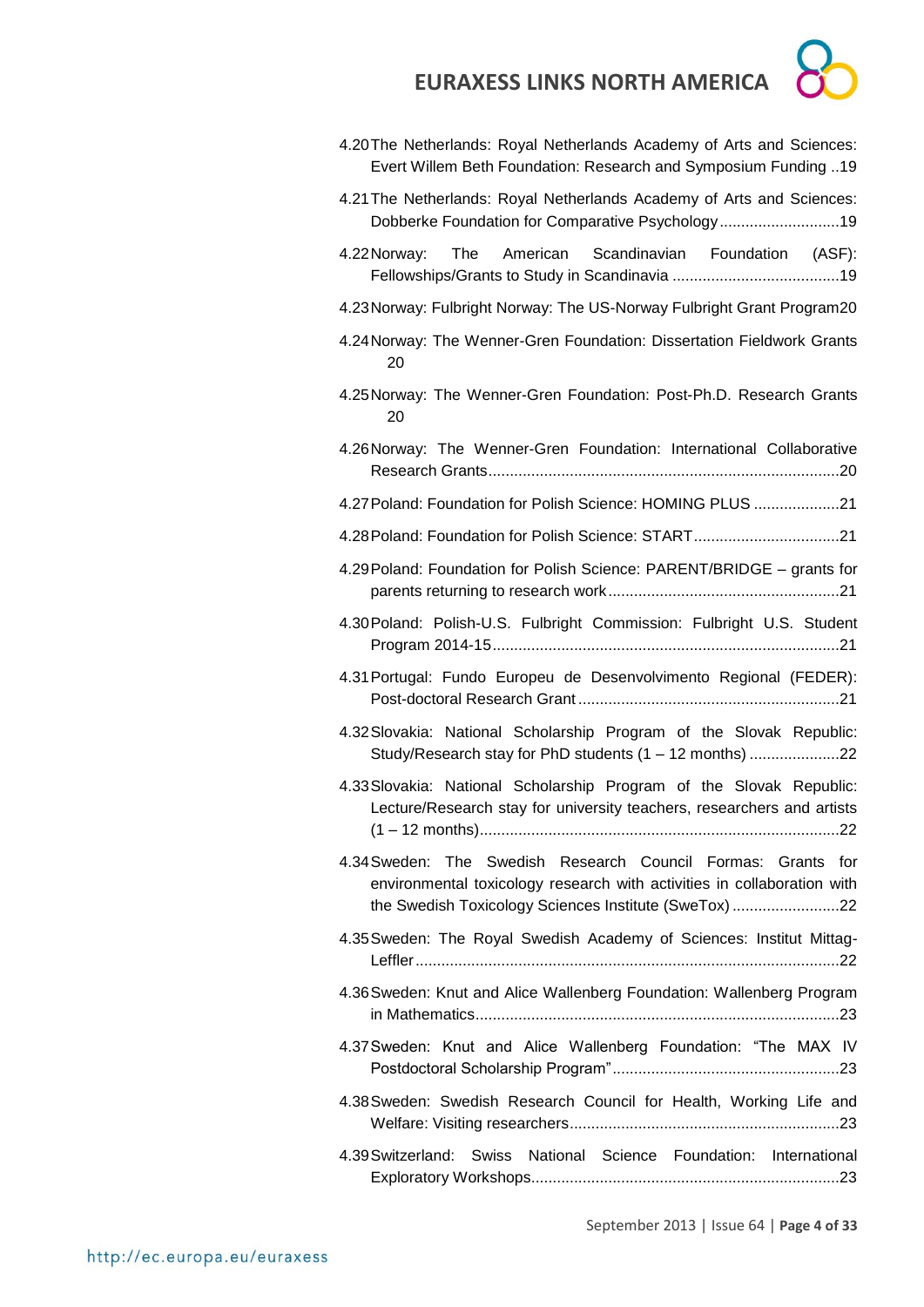

| 4.40 Switzerland: Swiss National Science Foundation: International Short                                                                   |  |  |  |  |  |
|--------------------------------------------------------------------------------------------------------------------------------------------|--|--|--|--|--|
| 4.41 Switzerland: CERN: Non-Member State Postdoc Fellowship Program                                                                        |  |  |  |  |  |
| 4.42 Switzerland: CERN: Technician Training Experience (TTE)24                                                                             |  |  |  |  |  |
| 4.43 Turkey: The Scientific and Technological Research Council of Turkey<br>(TUBITAK): Research Fellowship Program for Foreign Citizens 24 |  |  |  |  |  |
| 4.44 Turkey: TUBITAK: Fellowships for Visiting Scientists and Scientists on                                                                |  |  |  |  |  |
| 4.45UK: UK Governement Scholarships: Applications for 2014/15                                                                              |  |  |  |  |  |
| 4.46UK: Biotechnology and Biological Sciences Research Council                                                                             |  |  |  |  |  |
| 4.47UK: Biotechnology and Biological Sciences Research Council                                                                             |  |  |  |  |  |
| 4.48UK: Biotechnology and Biological Sciences Research Council<br>(BBSRC): FSA Joint Call: Early Career Research Felowships 26             |  |  |  |  |  |
| 4.49UK: Biotechnology and Biological Sciences Research Council                                                                             |  |  |  |  |  |
| 4.50UK: Biotechnology and Biological Sciences Research Council                                                                             |  |  |  |  |  |
| 4.51 UK: British Academy for the Humanities and Social Sciences:                                                                           |  |  |  |  |  |
| 4.52UK: Journal of Cell Science: Travelling Fellowships 27                                                                                 |  |  |  |  |  |
| 4.53 UK: University of Cambridge: Gates Cambridge Scholarship27                                                                            |  |  |  |  |  |
|                                                                                                                                            |  |  |  |  |  |
| 4.55 UK: Medical Research Council (MRC): Open Calls for Proposal27                                                                         |  |  |  |  |  |
| 4.56UK: Natural Environment Research Council (NERC): Independent                                                                           |  |  |  |  |  |
| 4.57 UK: The Royal Society: Royal Society Wolfson Research Merit Award<br>28                                                               |  |  |  |  |  |
| 4.58 UK: US-Ireland Alliance: Mitchell Scholarship Application for 2014/15<br>28                                                           |  |  |  |  |  |
| 4.59 UK: Wellcome Trust: Intermediate Clinical Fellowships28                                                                               |  |  |  |  |  |
|                                                                                                                                            |  |  |  |  |  |
|                                                                                                                                            |  |  |  |  |  |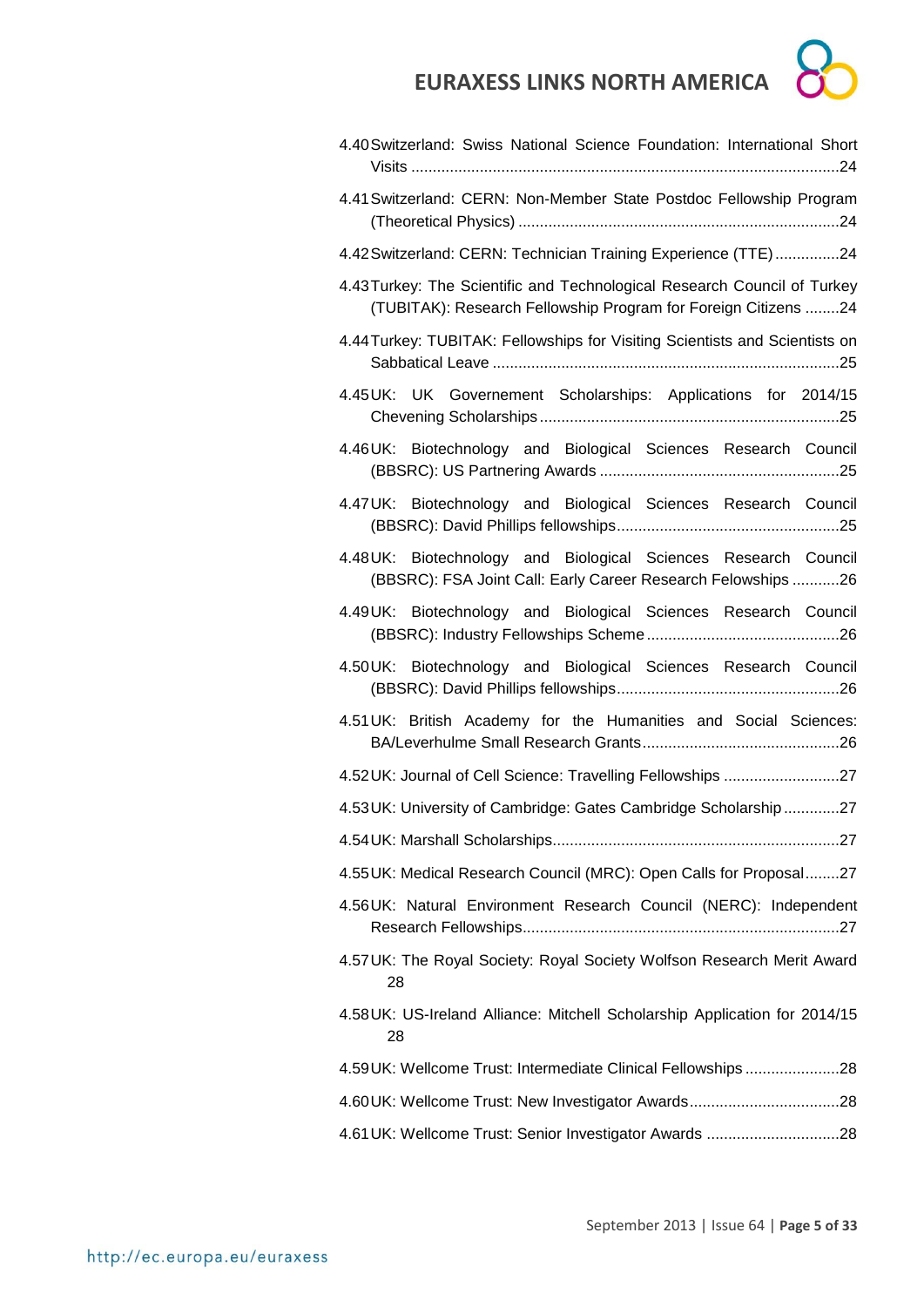|                 | 4.62UK: Wellcome Trust: Master's Fellowships in Public Health and    |  |
|-----------------|----------------------------------------------------------------------|--|
|                 | 4.63UK: Wellcome Trust: Sir Henry Dale Fellowships: Basic Biomedical |  |
| 5.              |                                                                      |  |
|                 |                                                                      |  |
|                 |                                                                      |  |
|                 |                                                                      |  |
|                 |                                                                      |  |
|                 |                                                                      |  |
| 6               |                                                                      |  |
|                 |                                                                      |  |
|                 |                                                                      |  |
| $7\phantom{.0}$ |                                                                      |  |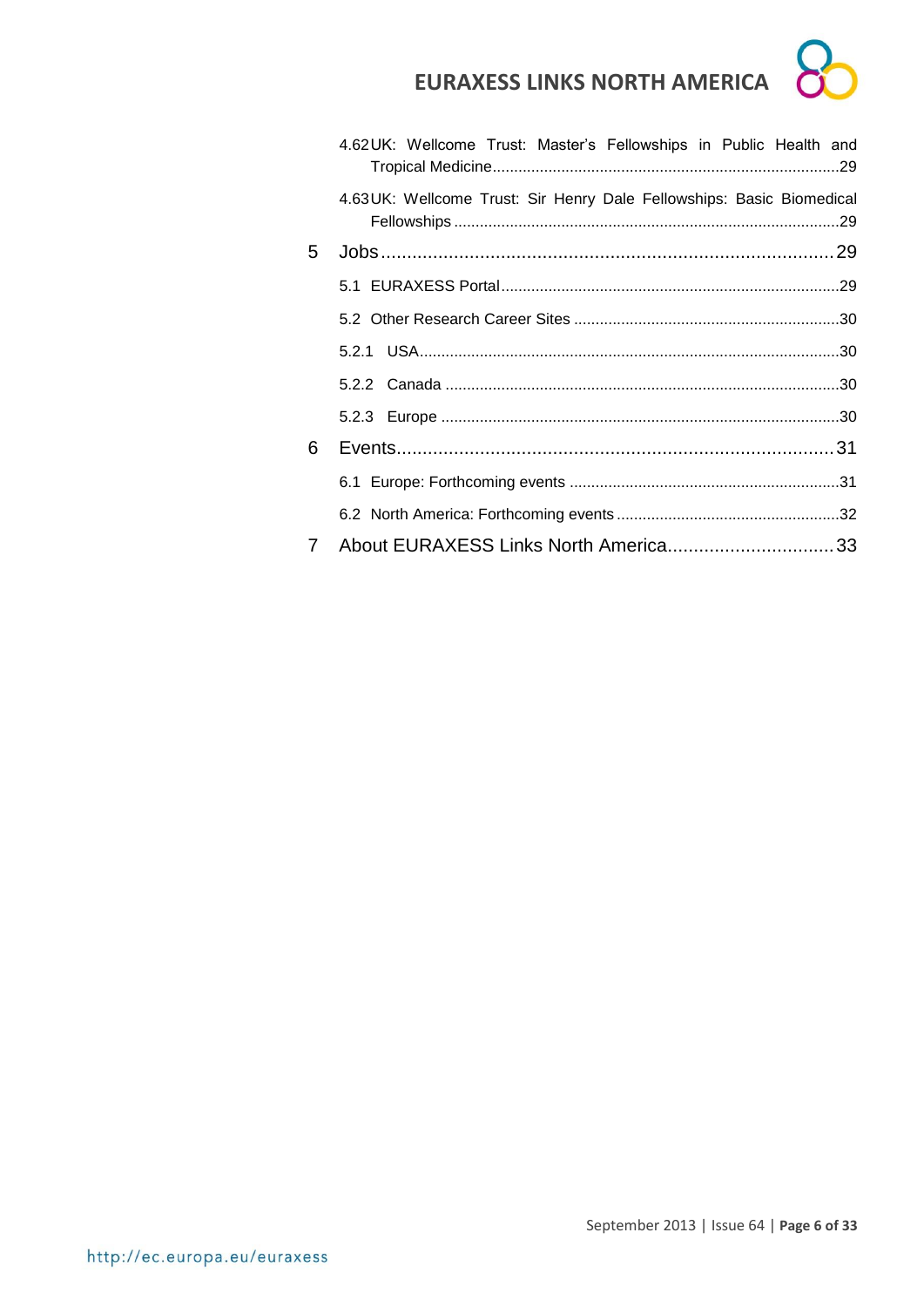## <span id="page-6-0"></span>**1 EU Insight**

### <span id="page-6-1"></span>1.1 The Innovation Union

In his final 'State of the Union' speech European Commission President Jose Manuel Barroso touches on the key priorities for the European Union. For the work of the Parliament and the Commission, jobs and growth remain issues of highest importance. Barroso further emphasizes the significance of finding "innovative ways to create jobs" and the longer-term challenge of boosting Europe's innovation capacity.

One of the seven flagship initiatives in the Europe2020 strategy to promote smart, sustainable and inclusive growth is the Innovation Union. It places innovation as overarching policy objective and as the best means of successfully tackling major societal challenges, such as climate change, energy and resource scarcity or health and ageing.

Figures 1 and 2 show the innovation performance of selected countries compared with EU27 and within the EU, respectively. Innovation is the main driver of economic growth in the EU. By 2050 Europe's share of world GDP is likely to be half of today's 29%.



*Figure 1: EU27 performance in innovation compared to other key innovating countries [1]*

#### **What is innovation?**

Innovation refers to the creation of new or significantly improved products, marketing, processes and organization that add value to markets, governments and society.

"Innovation is the ability of individuals, companies and entire nations to continuously create their desired future"

*John Kao, "Innovation Nation"* (2007)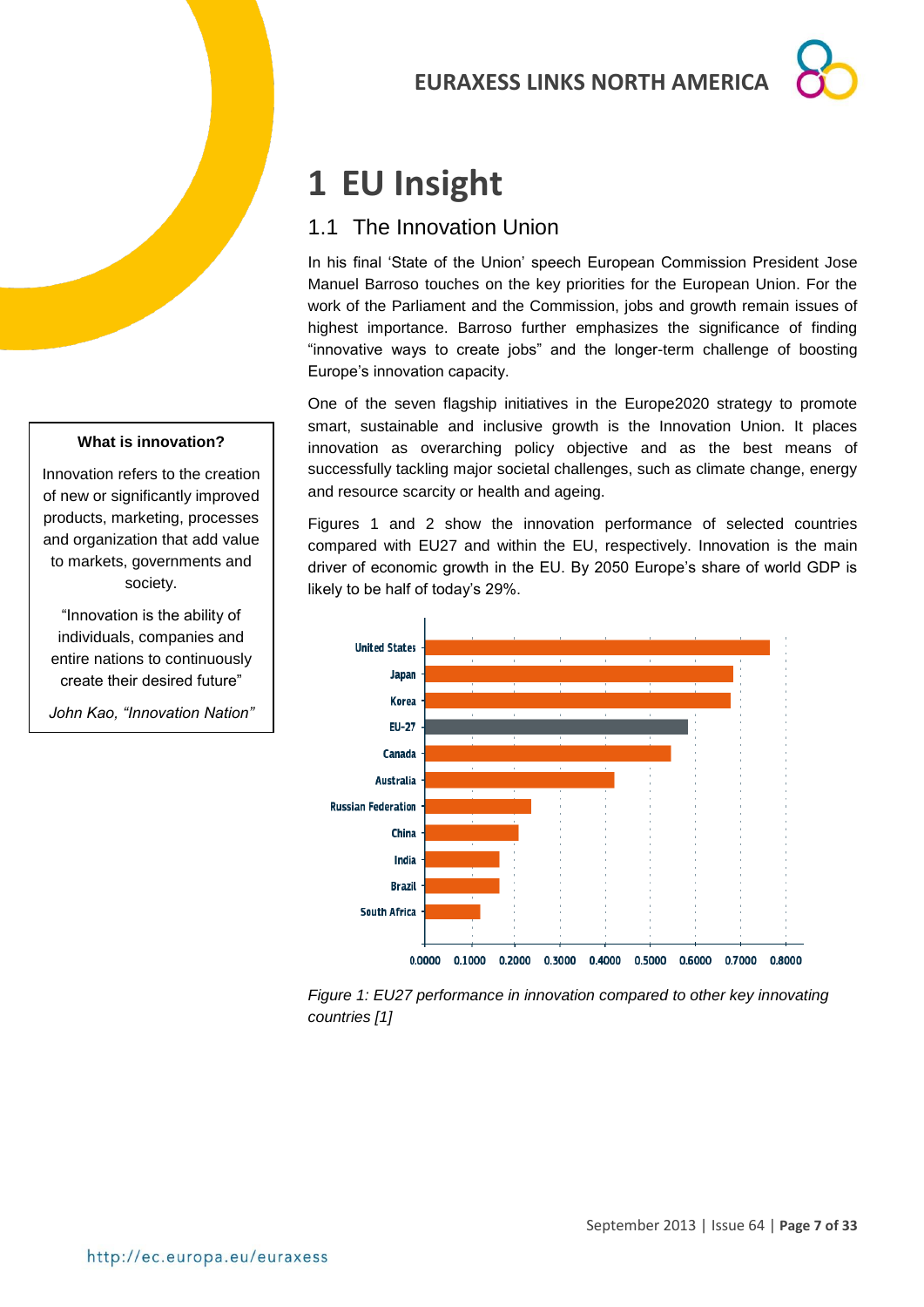

*Figure 2: Innovation Performance within EU member states in 2012 [2]*



Almost all EU countries have become better at fostering innovation, but progress is slowing. The EU not only has to close the innovation gap among its member states, it also has to keep up with the international leaders, namely the US, Japan or South Korea. On top of that, emerging economies such as China, Brazil, and India have been catching up over the past 5 years. The scoreboard makes clear that the EU will have to increase efforts to stimulate and speed up innovation if it is to boost – let alone maintain – its competitiveness.

#### **Ingredients for innovation**

The EU's innovation leaders are Sweden, Denmark, Germany and Finland. The 4 countries tend to have:

above-average R&D expenditure, especially in the business sector

#### *Impact of the Innovation Union for researchers and engineers*

- Attractive careers
- Training of a highstandard
- Improved cross-border mobility
- More open access to research results
- Enhanced publicprivate collaboration
- Access to EU research and innovation programs

higher investment in skills and finance

strong national research and innovation systems with a key role for partnerships between public and private sectors

better results in turning technological knowledge into products and services.

The scoreboard is part of the EU's strategy to create an Innovation Union where entrepreneurs find the support they need to turn their ideas into commercial products and services.

The main goals set by the Innovation Union are:

make Europe into a **world-class science performer**;

**remove obstacles to innovation** – like expensive patenting, market fragmentation, slow standard-setting and skills shortages – which currently prevent ideas getting quickly to market; and

**revolutionise the way public and private sectors work together**, notably through **Innovation Partnerships** between the European institutions, national and regional authorities and business.

The first partnership  $-$  launched last year  $-$  aims to encourage new products and services that can help active and healthy ageing.

#### Sources and further information

- [1] Innovation Union- [A Pocket Guide on a Europe2020 Initiative \(2012\)](http://bookshop.europa.eu/en/innovation-union-pbKI3112747/?CatalogCategoryID=Gj0KABst5F4AAAEjsZAY4e5L)
- [2] **Innovation Union Scoreboard 2011: The Innovation Union's Performance**
- [3] [European Commission "Innovation Union"](http://ec.europa.eu/research/innovation-union/index_en.cfm)

.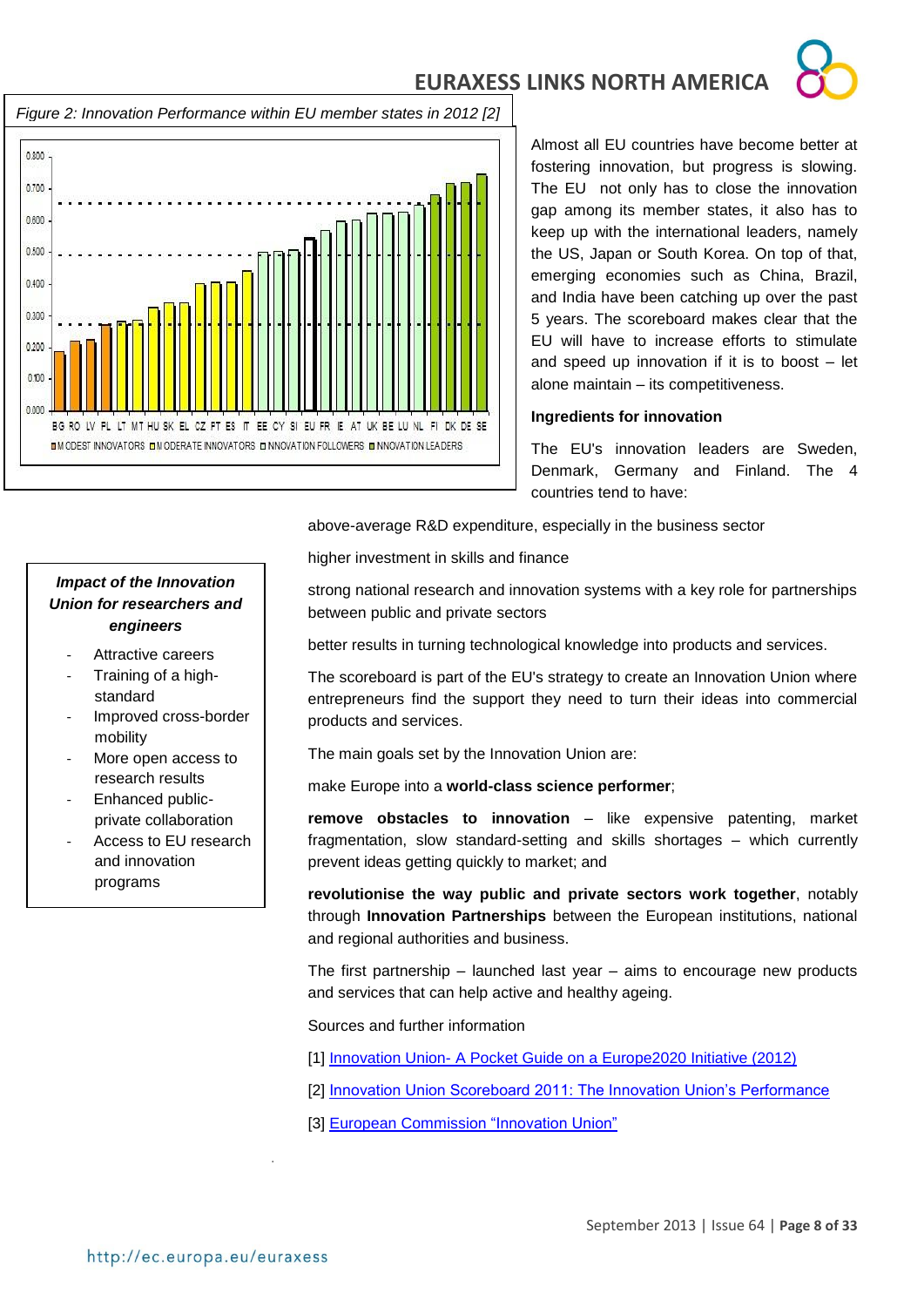

**The lucky researchers are:**

## <span id="page-8-0"></span>**2 EURAXESS Links North America Activities**

<span id="page-8-1"></span>2.1 1st EURAXESS Science Slam, 24 September 2013, Washington D.C.

5 finalists were selected for the 1st EURAXESS Science Slam North America 2013. Out of many submissions, 5 videos were chosen to be presented during the final Science Slam which will take place in Washington, D.C. on September 24, 2013 from 5:00 to 8:00 pm in the Abramson Recital Hall in the Katzen Arts Center on the campus of the American University.

Mr. **Venanzio CICHELLA** – PhD Candidate at the University of Illinois at Urbana-Champaign, USA, field: Mechanical Engineering

Mr. **Alexander FERWORN**, CD, PhD – Professor, Associate Chair and Graduate Program Director at the Department of Computer Science, Ryerson University in Toronto, Canada

Ms. **Katrien KOLENBERG**, PhD – Marie Curie Fellow at the Harvard-Smithsonian Center for Astrophysics, Cambridge, USA

Mr. **Martin SKARZYNSKI** – PhD Candidate at the Georgetown University and a Predoctoral Research Fellow at the National Institutes of Health, Washington, DC and Maryland, USA

Ms. **Federica VILLA**, PhD – Marie Curie Fellow at the Center for Biofilm Engineering, Montana State University, USA

**Jury members:**

**Liana Vazbiene** - Political and Science Counselor, Embassy of Lithuania

**Melissa McCartney**, PhD - Associate Editor, Education Projects; Outreach Manager, Science in the Classroom; Science Editorial (AAAS)

**Rose Kouwenhoven** - Digital Communications Officer, Delegation of the European Union to the USA

**U.J. Sofia** - Associate Dean of Research, College of Arts and Sciences; Professor and Chair, Physics; Acting Chair, Computer Science; Associate Director of the Goddard Planetary Heliophysics Institute, American University

**Jerome Pischella** - Science and Technology Counselor; Head, Innovation and Technology Group at the Embassy of Canada

**Dr Norbert König** - Director General of the Project Management Agency at German Aerospace Center

The results of the competition will be communicated to you in our next newsletter.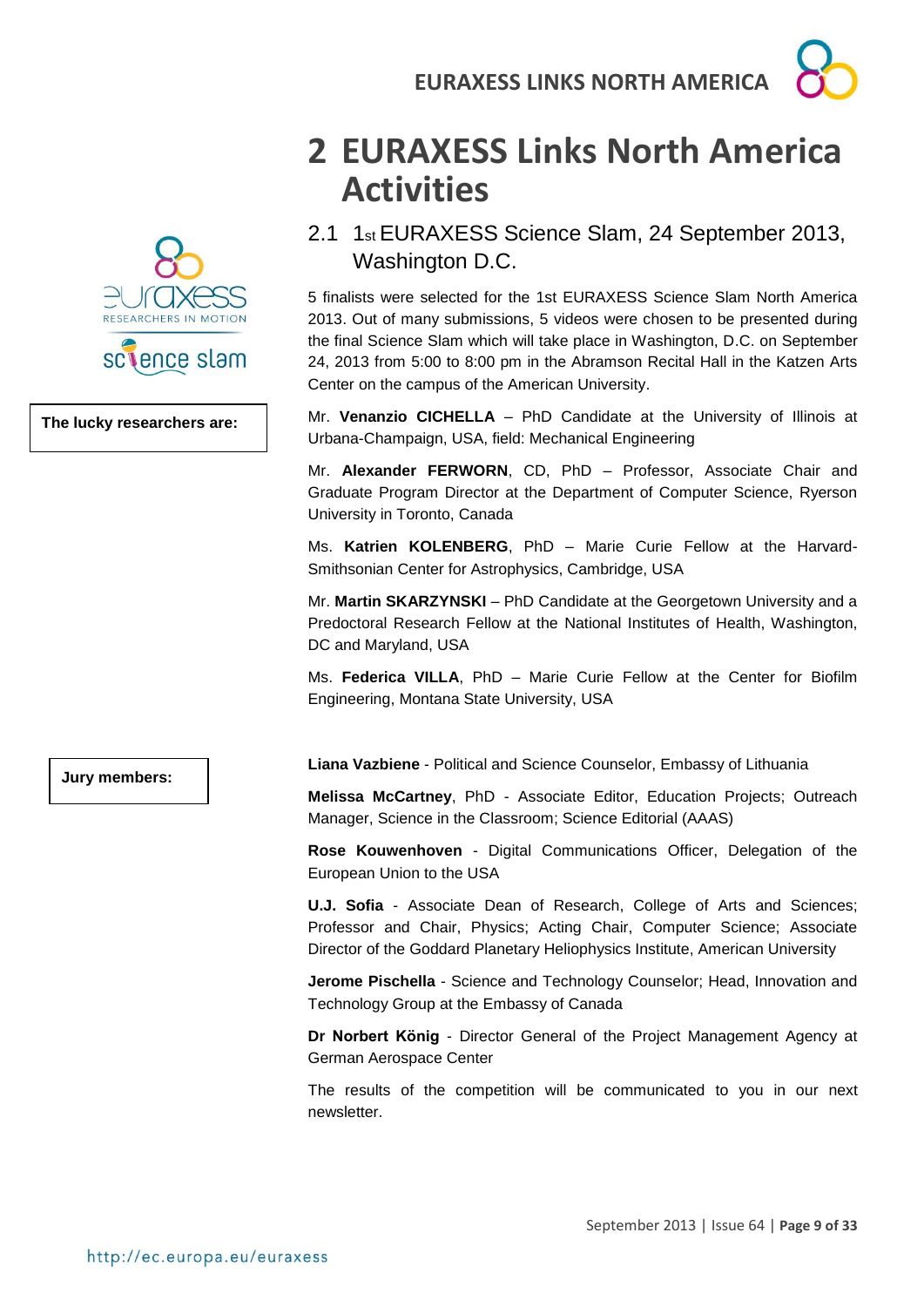### <span id="page-9-0"></span>2.2 EURAXESS Links North America Linked-In group

EURAXESS Links North America Linked-In sub group is one of the 6 EURAXESS Links – Internationally Mobile Researchers [sub groups](http://www.linkedin.com/groups/EURAXESS-Links-Internationally-Mobile-Researchers-4990889/about) created recently to further expand and highlight various opportunities, developments and issues for internationally mobile researchers. Our sub-group has already over 70 participants; Please [join us!](http://www.linkedin.com/groups?gid=5024130&sharedKey=7FFA9138CE03&trk=anetsrch_name&goback=.anh_4990889_1379521181926_1)



European researchers based in North America visiting our booth. Photo: EURAXESS Links NA



#### Photo: EURAXESS Links NA

### <span id="page-9-1"></span>2.3 EURAXESS Links North American at the 246th American Chemical Society National Meeting & Exposition, September 8-10, 2013, Indianapolis, Indiana

From 8 to 10 September EURAXESS Links North America had a booth at the 246th ACS National Meeting Career Fair having taken place in Indianapolis, Indiana. This was an opportunity to facilitate networking opportunities and to promote EURAXESS to chemist researchers and professionals, while strengthening links with ACS International Center for mutual promotion of activities. The whole event was attented by around 10,000 people, including 2,600 researchers and students and 1,400 international attendants. Over 300 visitors from all over the world stopped by the EURAXESS booth looking for funding opportunities in Europe of all kinds: fellowships, job offers and research collaboration opportunities. The next ACS meeting will take place in Dallas, March 16 - 20, 2014.

#### [Read more](http://www.acs.org/content/acs/en/meetings/fall-2013.html)

### <span id="page-9-2"></span>2.4 EURAXESS Links North America at the Johns Hopkins University on 17 September, 2013, Baltimore, Maryland

EURAXESS Links North America participated in the "European Funding Opportunities" seminar organized by the [Johns Hopkins University Medical](http://www.jhu.edu/~pdo/)  [Institutions's Professional Development Office](http://www.jhu.edu/~pdo/) (JHMI's PDO). The PDO, established in 2001, offers a full curriculum of workshops and formal courses in the areas of skill development and career planning. The event was prepared by Donna Vogel, the PDO's director since 2007, and Gaelle Kolb, PhD, Assistant Director, Student Career Counselor, who provided an extensive presentation of European Research Council grants and MarieCurie Actions under the future EU research and innovation programme [Horizon 2020.](http://ec.europa.eu/research/horizon2020/index_en.cfm?pg=home) EURAXESS Links North America representatives presented EURAXESS and the various research cooperation opportunities existing in Europe at European and national levels.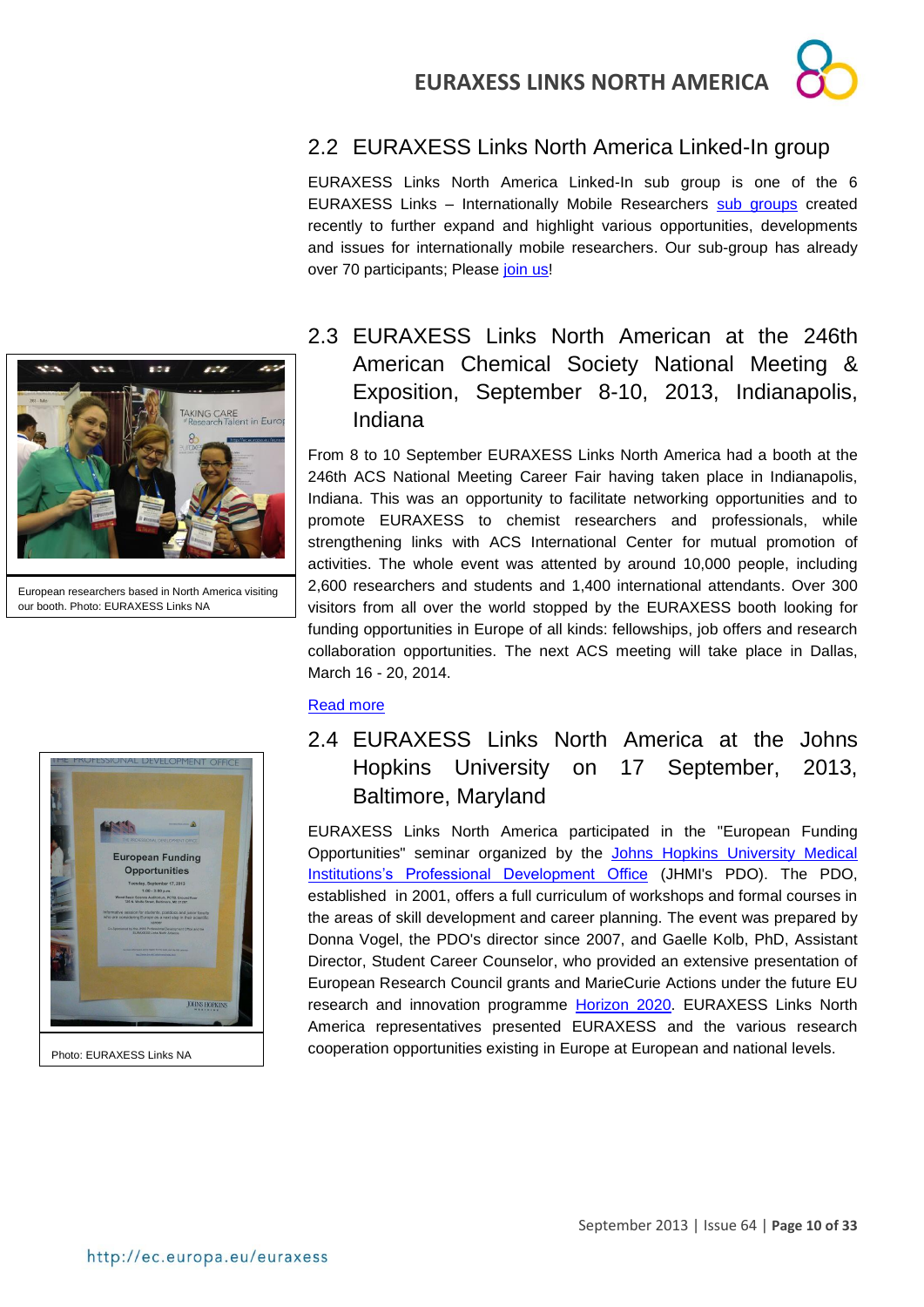## <span id="page-10-0"></span>**3 News & Developments**

<span id="page-10-1"></span>3.1 EU-U.S. Research & Innovation Cooperation – Delivering in Partnership



On September 12, 2013, The European Institute in Washington D.C held a breakfast discussion with Maria Cristina Russo, Director for International Cooperation, DG Research and Innovation at the European Commission. Newly appointed to her position, Ms. Russo discussed the Horizon 2020 program and emphasized the need for the European Union and the United States to work together on shared research and innovation challenges. The Honorable Bart Gordon, Partner at K&L Gates LLP moderated the discussion.

#### [Read more](http://www.europeaninstitute.org/)

### <span id="page-10-2"></span>3.2 UC San Diego and CNRS to Establish UCSD CNRS Joint Research Chemistry Laboratory

Chancellor Pradeep K. Khosla and President Alain Fuchs of the French National Center for Scientific Research (CNRS) met recently to celebrate an agreement to create an international chemical research center on the UC San Diego campus that will aid in the development of new kinds of chemical catalysts for both industry and academia.

#### [Read more](http://www.sandiegosun.com/index.php/sid/216996443/scat/3f3115f526d2b2d1)

### <span id="page-10-3"></span>3.3 2013 George C. Marshall Visit to Austria examines dynamics of skilled labor and innovation

From September 3-6, 2013, a group of nine delegates from prominent US government and non-governmental organizations met with stakeholders in Vienna and the Linz region for a program titled "Advanced Manufacturing: Access to Innovation, Securing the Talent Pipeline."

#### [Read more](http://www.advantageaustria.org/us/oesterreich-in-united-states/news/lokal/US_Experts_Focus_on_Austrian_Approach_to_Innovation_.en.html)

### <span id="page-10-4"></span>3.4 The European Commission launches new innovation indicator

Sweden, Germany, Ireland and Luxembourg are the EU Member States getting the most out of innovation, according to a new indicator proposed by the European Commission. The "Indicator of Innovation Output" measures the extent to which ideas from innovative sectors are able to reach the market, providing better jobs and making Europe more competitive.

[Read more](http://europa.eu/rapid/press-release_IP-13-831_en.htm)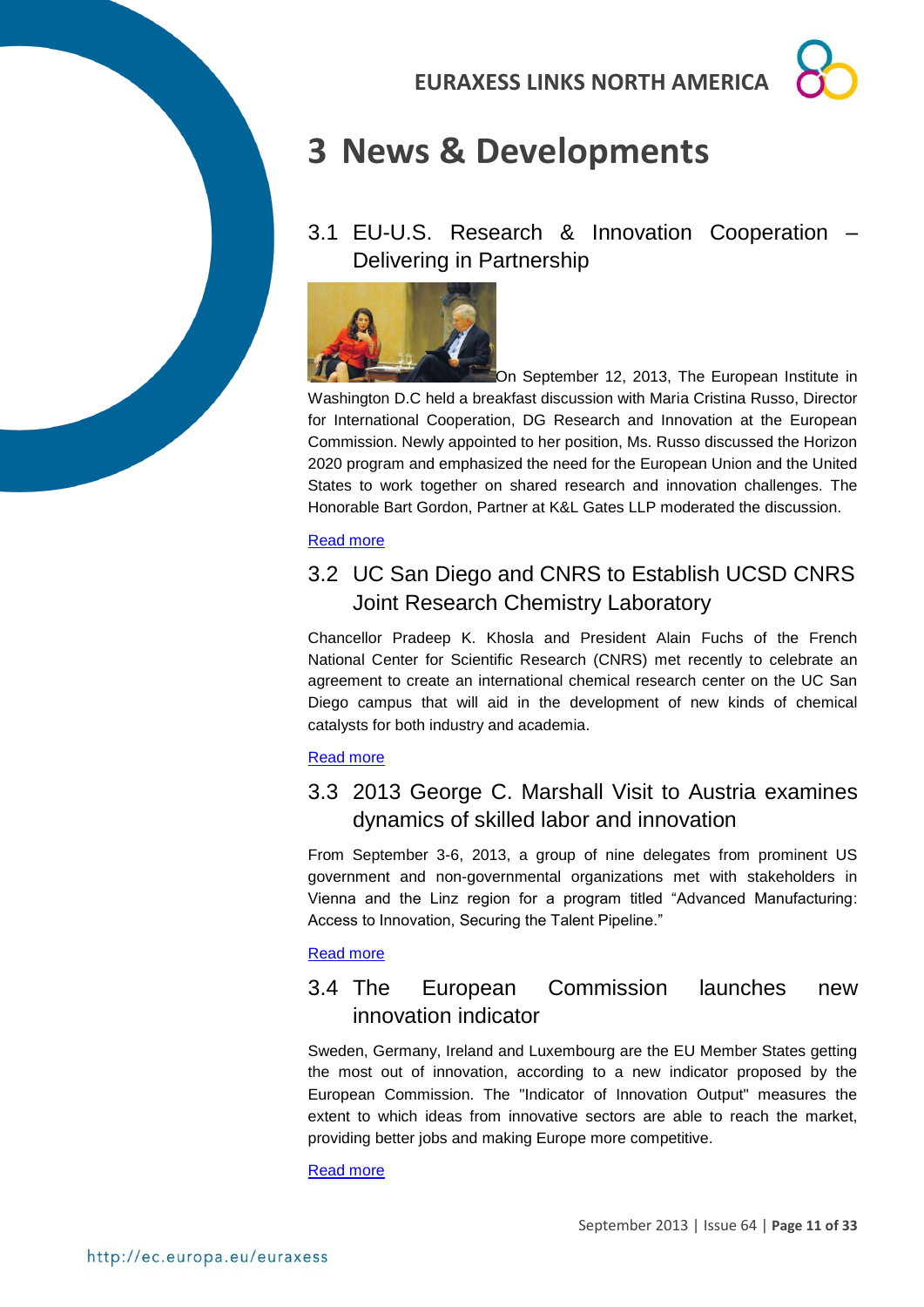### <span id="page-11-0"></span>3.5 European Research Council (ERC) takes a further step forward towards open access by joining arXiv

The European Research Council (ERC) today announced that it has joined an international partnership supporting arXiv, one of the major scientific repositories in the areas of physics and mathematics which is operated by **Cornell University Library** (New York, US). The ERC is the first European research funding organization to join the arXiv initiative. By doing so, the ERC reaffirms its commitment to open access thus ensuring that the fruits of the research it funds read and used, both by scientists working in relevant areas and by the public.

#### [Read more](http://erc.europa.eu/)

### <span id="page-11-1"></span>3.6 Towards next generation e-voting

Providing new directions in the field of security, Dr. Feng Hao's project aims to devise a secure and publicly verifiable system of e-voting - a "self enforcing evoting system" - which does not rely on vote-tallying authorities. Awarded an ERC Starting grant in 2013, Dr. Hao is based at Newcastle University (UK).

#### [Read more](http://ec.europa.eu/research/infocentre/article_en.cfm?id=/research/headlines/news/article_13_09_17_en.html&item=All&artid=31074&caller=SuccessStories)

### <span id="page-11-2"></span>3.7 Female scientist honoured for EU-funded AIDS research

The numbers of women in science, technology and innovation fields have been alarmingly low for some time. However, many initiatives across Europe are committed to addressing this imbalance, one of which is the L'Oréal Portugal Honour Medals for Women in Science, which has acknowledged an EU-funded scientist for her research on the AIDS virus and its resistance to antiretroviral drugs.

#### [Read more](http://ec.europa.eu/research/infocentre/article_en.cfm?id=/research/headlines/news/article_13_09_16_en.html&item=All&artid=31073&caller=SuccessStories)

### <span id="page-11-3"></span>3.8 Saving energy with sustainable farming

Agriculture is at risk from climate change as temperatures, pest levels and growing seasons change. However, agriculture also contributes to these effects through emissions from fertilisers, water wastage and biological processes. A third of vegetables and fruit consumed in the EU are produced by protected horticulture. As 90% of the greenhouse growers are small and medium enterprises (SMEs), they have to compete with cheaper labour, production costs and regular supply from producers outside the EU.

#### [Read more](http://ec.europa.eu/research/infocentre/article_en.cfm?id=/research/headlines/news/article_13_09_12_en.html&item=All&artid=31053&caller=SuccessStories)

### <span id="page-11-4"></span>3.9 Brain project gives young scientists a flying start

Through collaborative work, an EU-funded research team aims to uncover how neural circuits are genetically encoded and how neuronal computation controls behaviour. It has also set out to give some of Europe's brightest young

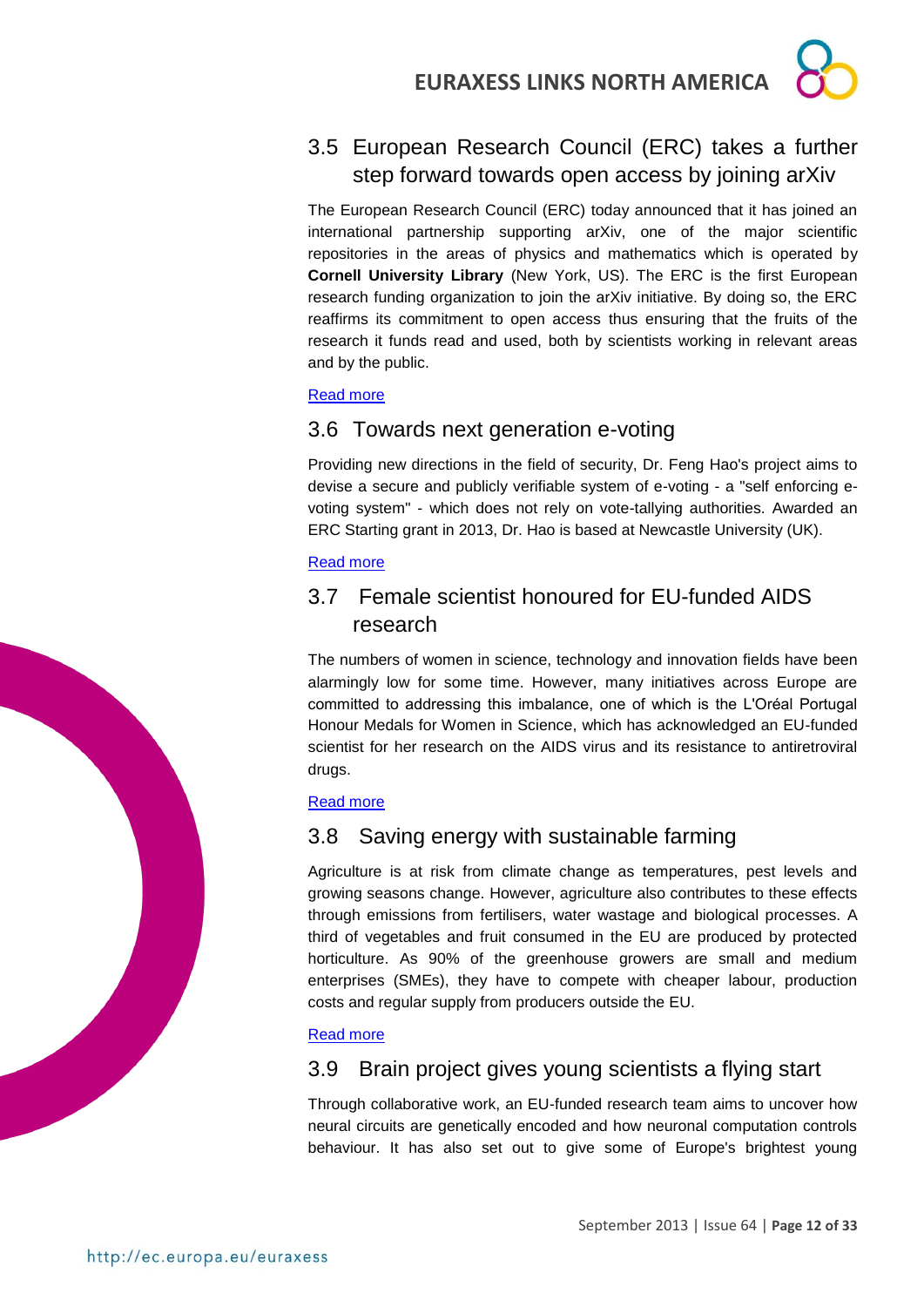

scientists the chance to cooperate with colleagues in other countries and push forward our understanding of the brain.

#### [Read more](http://ec.europa.eu/research/infocentre/article_en.cfm?id=/research/headlines/news/article_13_09_11_en.html&item=All&artid=31035&caller=SuccessStories)

### <span id="page-12-0"></span>3.10 Arctic exploration provides window on future climate change

Climate model projections show that the Arctic Ocean will be completely icefree by the summer by 2060. However, the record lows in sea ice extent of 2007 and 2012 demonstrated that these projections were too optimistic and some scientists think that we might see and ice free Arctic within this or the next decade. This momentous transformation will undoubtedly have important consequences for our climate, but opinions to the extent of the severity of this change vary.

[Read more](http://ec.europa.eu/research/infocentre/article_en.cfm?id=/research/headlines/news/article_13_09_10_en.html&item=All&artid=31034&caller=SuccessStories)

### <span id="page-12-1"></span>3.11 Unravelling the secrets to achieving high-yield plants

Understanding the basic mechanics of plant growth could help Europe increase crop yield while decreasing the need for pesticides - a vitally important consideration given our growing demand for sustainable food. An EU-funded project has made significant advances in this respect, by shedding new light on the behaviour of certain plant hormones and their role in achieving successful crops.

#### [Read more](http://ec.europa.eu/research/infocentre/article_en.cfm?id=/research/headlines/news/article_13_09_09_en.html&item=All&artid=31033&caller=SuccessStories)

#### <span id="page-12-2"></span>3.12 Quantifying the ocean's effect on Europe's climate

Europe's moderate climate is strongly influenced by the North Atlantic thermohaline ocean circulation (THC) that transports heat from the tropics to the shores of Europe. In 2005, research suggested that the THC may be slowing down, which could have dramatic effects on climate, in particular in Northern Europe. Further investigation was needed. For four years, "Thermohaline Overturning: At Risk?" (THOR), a project under the FP7, explored the dynamics of this circulation. Coordinated by Prof. Detlef Quadfasel at the University of Hamburg, THOR comprised a consortium of 21 scientific groups from 9 European countries. Together, they studied the stability of this oceanic circulation and quantified its impact on the regional climate.

#### [Read](http://ec.europa.eu/research/infocentre/article_en.cfm?id=/research/headlines/news/article_13_09_06_en.html&item=All&artid=31013&caller=SuccessStories) more

### <span id="page-12-3"></span>3.13 Personalising deep brain stimulation treatment for Parkinson's disease

Parkinson's disease is the second most common neurodegenerative disease after Alzheimer's. Its main symptoms are: shaking, rigidity, slowness of movement and difficulty maintaining an upright posture. More than one million people suffer from the effects of this disease in Europe today, and this is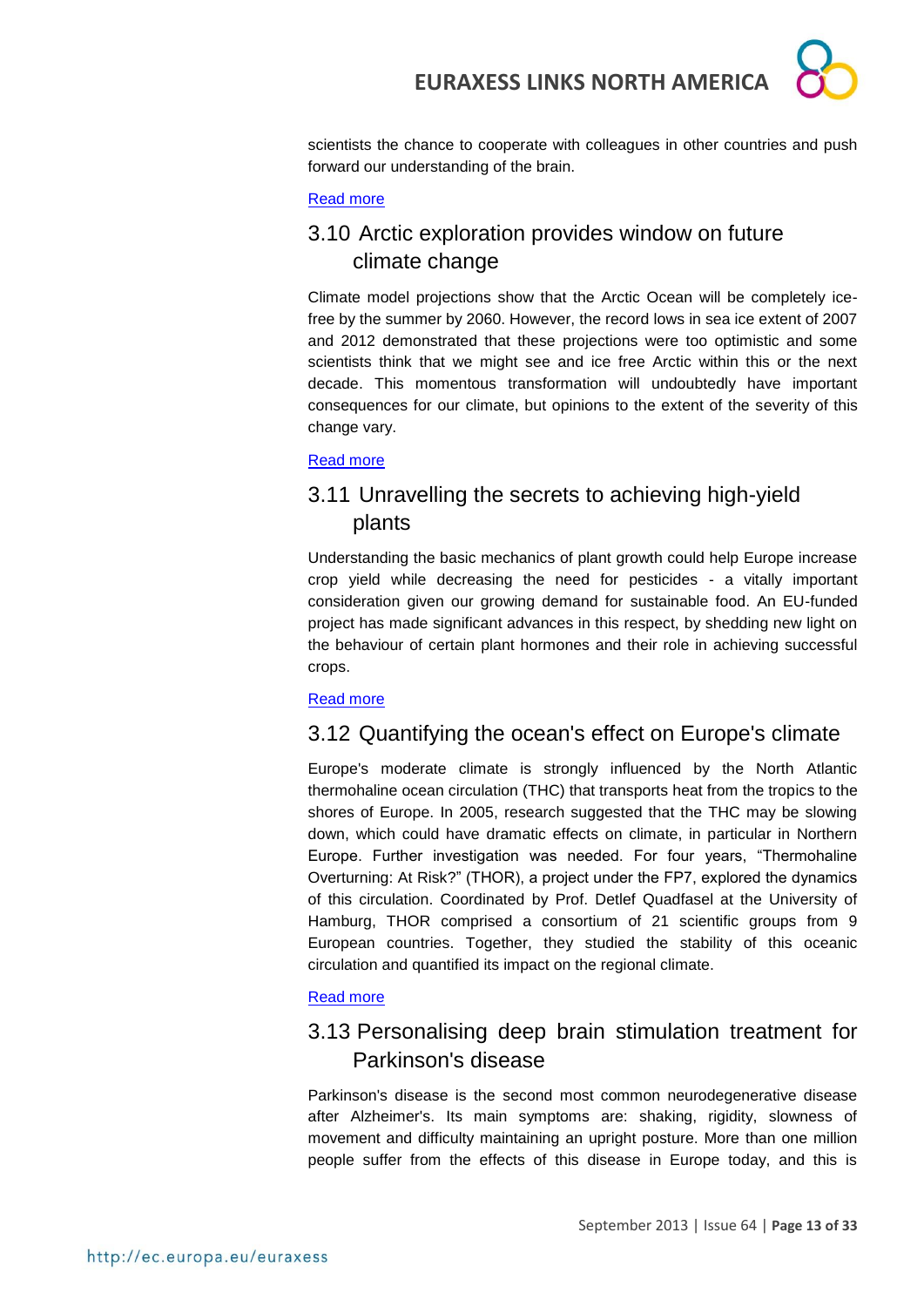

forecast to double by 2030. Economically, the impact is significant: Parkinson's costs Europe an estimated € 14 billion a year.

#### [Read more](http://ec.europa.eu/research/infocentre/article_en.cfm?id=/research/headlines/news/article_13_09_05_en.html&item=Infocentre&artid=30993)

### <span id="page-13-0"></span>3.14 Fixing the economy by rewarding long-term investment in innovation

The world's economy has yet to fully recover from the global financial crisis, now a half-decade since it began. Economists are not finished debating its causes and solutions, and they likely will continue for years to come.

#### [Read more](http://ec.europa.eu/research/infocentre/article_en.cfm?id=/research/headlines/news/article_13_08_29_en.html&item=All&artid=30953&caller=SuccessStories)

### <span id="page-13-1"></span>3.15 Promoting the development and implementation of eco-innovation in Europe

One of the fundamental challenges in modern society is the need to decouple environmental impact from economic growth. This is essential not just for fastgrowing countries such as China or India, but also for the United States and Europe. Already a leading force in environmental technologies during the last decade, the European Union aims to further increase its competitiveness by promoting research and development on eco-innovation and thereby creating a strategy for sustainable economic growth.

#### [Read more](http://ec.europa.eu/research/infocentre/article_en.cfm?id=/research/headlines/news/article_13_09_04_en.html&item=All&artid=30977&caller=SuccessStories)

### <span id="page-13-2"></span>3.16 CE PoliMaT (Ljubljana, Slovenia) and ABIA (Akron, Ohio, USA) collaborating on innovation for health

The collaboration between Center of Excellence for Polymer Materials and Technologies - CE PoliMaT (Ljubljana, Slovenia) and Austen Bioinnovation Institute of Akron - ABIA (Akron, Ohio, USA) represents an important step in bringing together the competencies of both partners, namely the expertise in biopolymers on the side of CE PoliMaT and expertise in value driven engineering in health from the side of ABIA. The innovation collaboration which began in November last year aims at supporting innovation projects with a clear objective of developing advanced applications for health by addressing the market needs.

ABIA: <http://www.abiakron.org/>

CE PoliMaT: <http://en.polimat.si/1/co-polimat.aspx>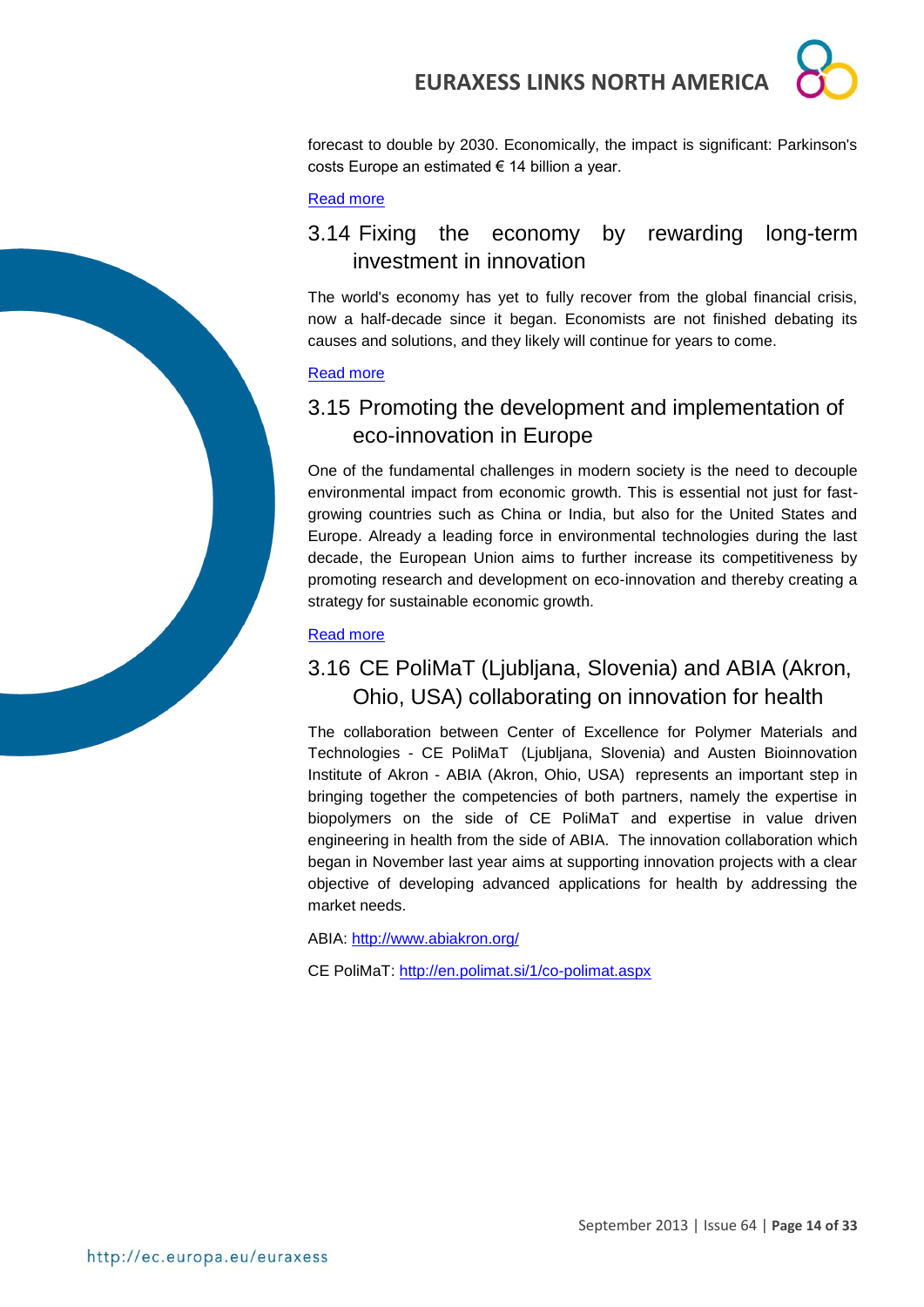

## <span id="page-14-0"></span>**4 Grants & Fellowships**

### <span id="page-14-1"></span>4.1 International: Call for SCHOLARSHIP nominations 2014: Dan David Prize - deadline February 28, 2014

The Dan David Prize laureates annually donate twenty scholarships of US\$15,000 each to outstanding doctoral and postdoctoral students of exceptional promise in the chosen fields for the current year.

Ten scholarships are awarded to doctoral and post-doctoral students at universities throughout the world and ten scholarships at Tel Aviv University.

The Dan David Prize is granted according to merit, without discrimination based on gender, race, religion, nationality, or political affiliation.

#### [More information](http://www.dandavidprize.org/)

### <span id="page-14-2"></span>4.2 Call for PRIZE nominations 2014: Dan David Prize deadline November 30, 2013

The Dan David Prize is awarded to individuals and institutions with proven, exceptional excellence and contributions to humanity in the sciences, arts, humanities, public service and business.

#### [More information](http://www.dandavidprize.org/)

### <span id="page-14-3"></span>4.3 Europe: European Cooperation in Science and Technology (COST)

COST invites researchers throughout Europe to submit proposals for research networks and use this unique opportunity to exchange knowledge and to embark on new European perspectives. A continuous Open Call for Proposals is used to attract the best proposals for new COST Actions.

#### [More information](http://www.cost.eu/participate/open_call)

#### <span id="page-14-4"></span>4.4 Europe: European University Institute (Italy)

#### <span id="page-14-5"></span>4.4.1 Max Weber Fellowships

The Max Weber Programme offers 1- and 2-year fellowships. Two year fellowships involve additional academic activities in the EUI departments, such as limited graduate teaching. The annual deadline for applications for these Max Weber Fellowships is **25 October**.

#### [More information](http://www.eui.eu/ServicesAndAdmin/AcademicService/Fellowships/MaxWeberFellowships/Index.aspx)

#### <span id="page-14-6"></span>4.4.2 Jean Monnet Postdoctoral Fellowships

The Robert Schuman Centre for Advanced Studies (RSCAS) offers one or two year fellowships to post-docs in an early stage of their academic career.

The main criteria of selection are the CV of the applicant, the overall scientific quality of the proposal, and the fit of the proposal with the Centre's research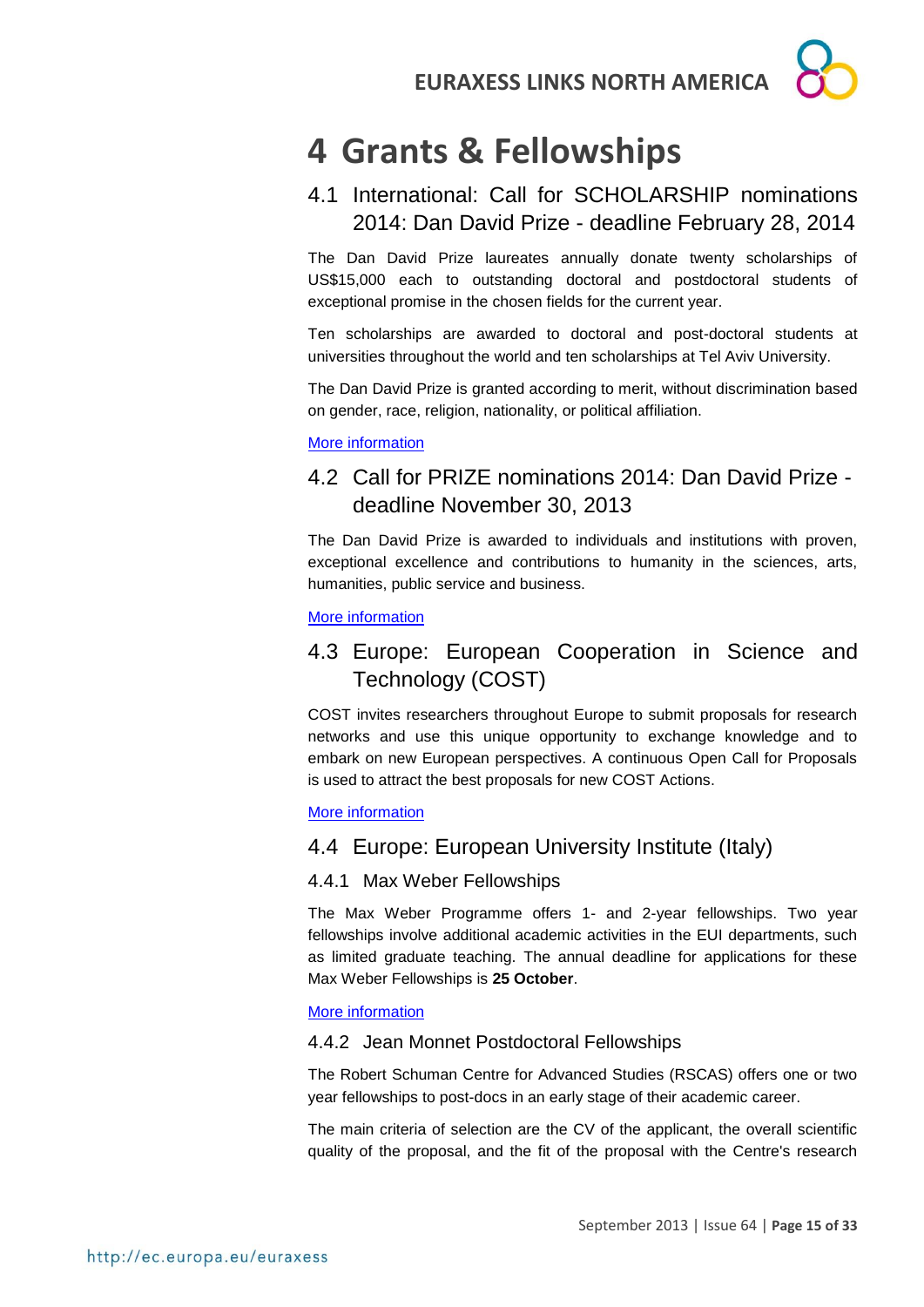

programme. The annual deadline for applications for these Max Weber Fellowships is **25 October**.

#### [More information](http://www.eui.eu/ServicesAndAdmin/AcademicService/Fellowships/JeanMonnetFellowships/Index.aspx)

#### <span id="page-15-0"></span>4.5 Europe: EMBO: Short-Term Fellowships

Short-Term Fellowships fund research visits of up to three months to laboratories in Europe and elsewhere in the world. The aim is to facilitate valuable collaborations with research groups applying techniques that are unavailable in the applicant's laboratory. Short-Term Fellowships are not awarded for exchanges between two laboratories within the same country. Short-Term Fellowships are intended for joint research work rather than consultations.

Next deadline: **open**

[More information](http://www.embo.org/funding-awards/fellowships/short-term-fellowships)

#### <span id="page-15-1"></span>4.6 Austria: Database of scholarships and research grants available

Austria's most comprehensive database for scholarships and research grants in German and English language offers an overview of about 1200 funding opportunities for incoming and outgoing researchers, graduates and students.

[More information](http://www.oead.at/index.php?id=737&L=1)

### <span id="page-15-2"></span>4.7 Austria: The 2014/15 Marshall Plan Chair Announcement

CenterAustria at the University of New Orleans hosts the Marshall Plan Anniversary Chair. The Chair is filled annually with a visiting scholar whose expertise and research interests will help to fulfill the mission of CenterAustria and the program of the Marshall Plan Anniversary Chair.

[More information](http://www.marshallplan.at/index.php/news-events/105-the-2014-15-marshall-plan-chair-announcement)

#### <span id="page-15-3"></span>4.8 Belgium: a comprehensive web portal

Calls for proposals are published on the Belgian Federal portal for research and innovation.

[Further information](http://www.research.be/ListURL/list.asp?KeyId=623&up=619)

#### <span id="page-15-4"></span>4.9 Belgium: EMBO Long-Term Fellowships

Young scientists actively seek EMBO Long-Term Fellowships for postdoctoral research to fund and support their internationally mobile careers. Hundreds of scientists also benefit each year from EMBO Short-Term Fellowships, returning to their home laboratories with new skills as well as contacts for future collaborations.

[Further information](http://www.embo.org/funding-awards/fellowships)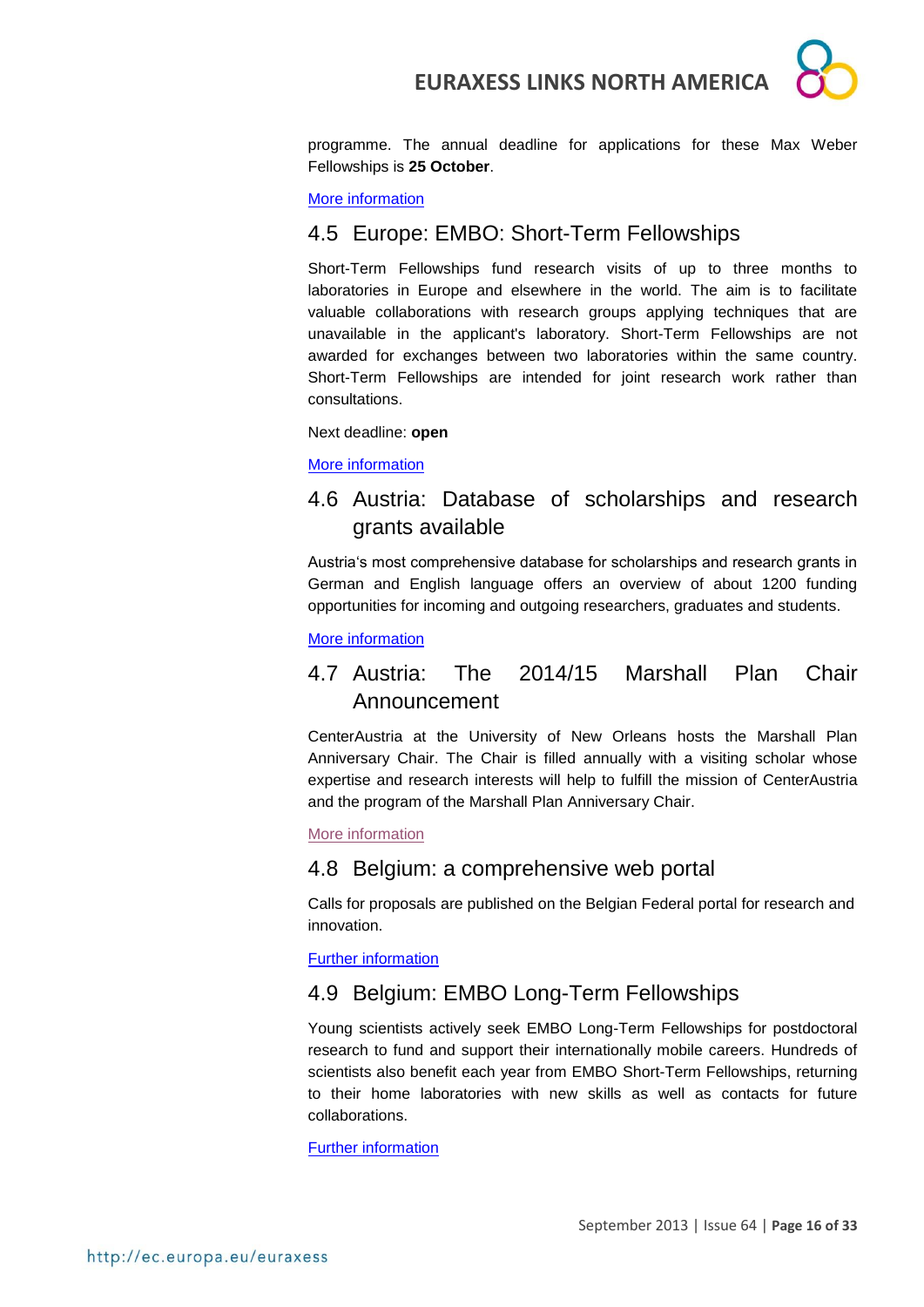

### <span id="page-16-0"></span>4.10 Czech Republic: Fulbright Grants for U.S. Citizens

The prestigious Fulbright Program sponsored by U.S. and Czech governments provides U.S. citizens with the opportunity to study, teach, or conduct research in the Czech Republic.

#### [Further information](http://www.fulbright.cz/fulbright-grants-us-citizens#basic)

### <span id="page-16-1"></span>4.11 Denmark: Funding programmes for research and innovation

The Danish Ministry of Science, Innovation and Higher Education has published an exhaustive guide to Danish funding programmes.

[More information](http://fivu.dk/en/research-and-innovation/funding-programmes-for-research-and-innovation/guide-to-funding)

#### <span id="page-16-2"></span>4.12 France: Overview of research exchange programs

The Office for Science and Technology (OST) located in the French Embassy to the United States (Washington D.C.) has published an overview of research exchange programs addressing all categories of researchers in various areas. A specific section of the OST website contains current calls for proposals, career opportunities, and information on French higher education programs.

#### [More information](http://france-science.org/USA-France-Mobility-Schemes.html)

### <span id="page-16-3"></span>4.13 Germany: funding and resources opportunities for graduate and doctoral students, postdocs and faculty and researchers

The German Center for Research and Innovation based in New York compiles all existing funding and resources opportunities for graduate and doctoral students, postdocs and faculty and researchers.

[More information](http://www.germaninnovation.org/resources/faculty-and-researchers)

### <span id="page-16-4"></span>4.14 Malta: University of Malta: Educational and Cultural Affairs Fellowships

- Junior Research Fellowships
- Associate Fellowships
- W.F. Albright Associate Fellowships

Awards are subject to availability of funds.

Next deadline: **open**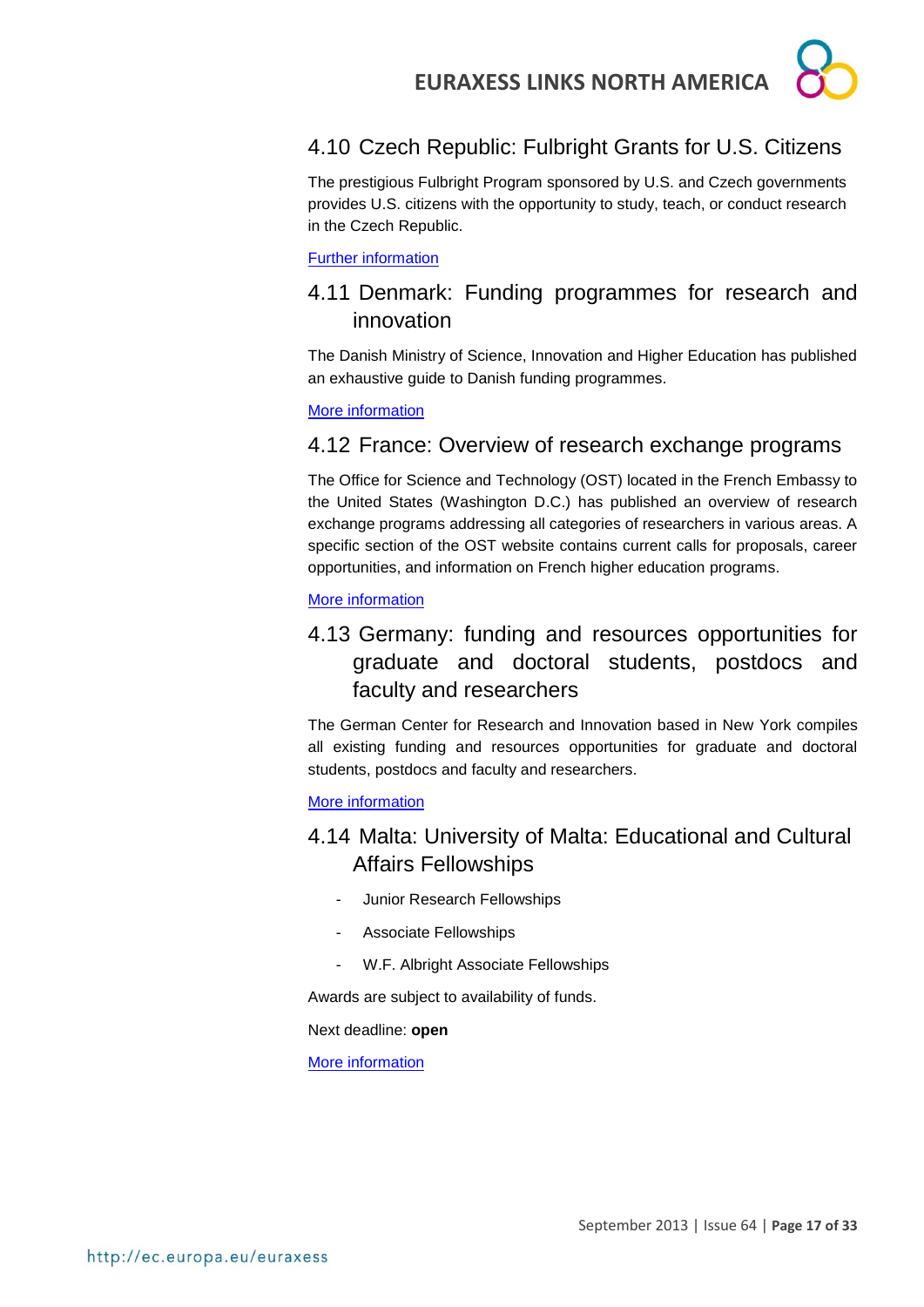

### <span id="page-17-0"></span>4.15 The Netherlands: Netherlands Organisation for Scientific Research (NWO): Caribbean research: a multidisciplinary approach

Researchers holding a Dr.'s degree can submit applications for projects focussing on the Caribbean region in the fields of climate and earth sciences, life sciences, humanities and social sciences. Interdisciplinarity is seen as a plus. Up to three PhD students and/or post-docs can be employed per project.

Next deadline: **15 October 2013**

[More information](http://www.nwo.nl/en/funding/our-funding-instruments/alw/caribbean-research-a-multi-disciplinary-approach/caribbean-research-a-multi-disciplinary-approach.html)

### <span id="page-17-1"></span>4.16 The Netherlands: Netherlands Organisation for Scientific Research (NWO): Dutch-Belgian Beamline (DUBBLE)

The Dutch-Belgian Beamline DUBBLE grant enables Dutch and Flemish researchers to carry out experiments at the synchrotron radiation facility in Grenoble. NWO funds the DUBBLE Beamline, together with the Research Foundation - Flanders (FWO), so that Dutch and Flemish researchers to carry out experiments using synchrotron light.

Next deadline: **1 October 2013**

[More information](http://www.nwo.nl/en/funding/our-funding-instruments/nwo/dutch-belgian-beamline/dutch-belgian-beamline.html)

### <span id="page-17-2"></span>4.17 The Netherlands: Netherlands Organisation for Scientific Research (NWO): Innovational Research Incentives Schemes Vidi

Vidi is part of the Incentives Scheme. It allows researchers who have already spent several years doing postdoctoral research to develop their own innovative lines of research, and to appoint one or more researchers.

Next deadline: **3 October 2013**

[More information](http://www.nwo.nl/en/funding/our-funding-instruments/Deadline/within+6+months/Open+for+application/true/Grant+type/Persoonsgebonden)

### <span id="page-17-3"></span>4.18 The Netherlands: Netherlands Organisation for Scientific Research (NWO): Rubicon (Alpha, Beta and Gamma Sciences)

Rubicon aims to encourage talented researchers at Dutch universities and research institutes run by KNAW and NWO to dedicate themselves to a career in postdoctoral research.

Who can apply: Postgraduates who are currently engaged in doctoral research or who have been awarded a doctorate in the twelve months preceding the relevant deadline. Applicants who are still engaged in doctoral research may only apply if their supervisor provides a written declaration approving their thesis.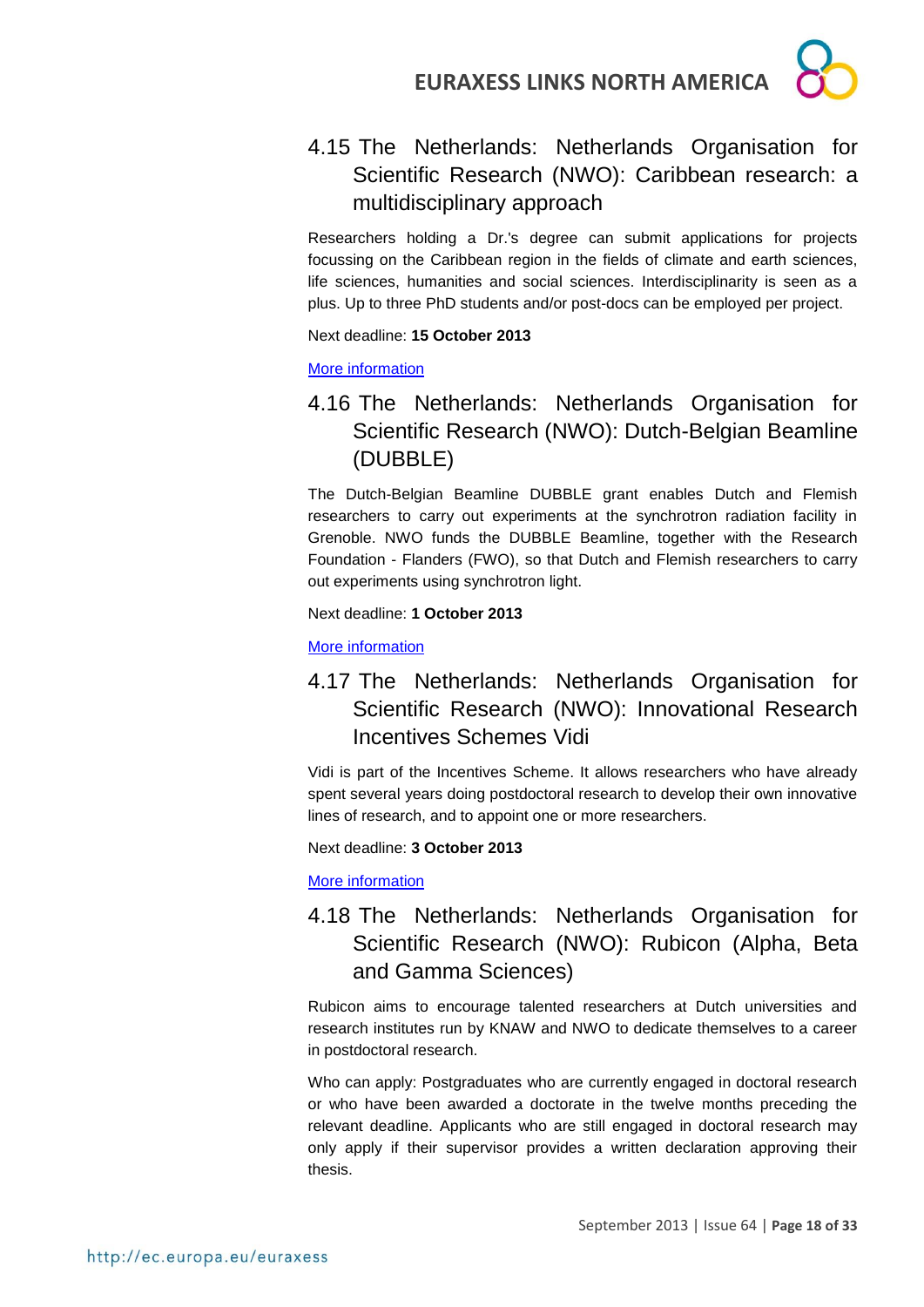

[Alpha and Gamma](http://www.nwo.nl/en/funding/our-funding-instruments/nwo/rubicon/rubicon---alpha-and-gamma-sciences/rubicon---alpha-and-gamma-sciences.html) Beta Sciences

### <span id="page-18-0"></span>4.19 The Netherlands: Royal Netherlands Academy of Arts and Sciences: Visiting Professors Program (VPP)

The Visiting Professors Programme enables outstanding foreign researchers to spend time working in the Netherlands. The programme acts as an incentive for Dutch science and scholarship.

Next deadline: **1 November 2013**

[More information](https://www.knaw.nl/en/prijzen/subsidies/visiting-professors-programme-vpp)

### <span id="page-18-1"></span>4.20 The Netherlands: Royal Netherlands Academy of Arts and Sciences: Evert Willem Beth Foundation: Research and Symposium Funding

The Foundation's aim is to continue and extend the work of the Dutch logician Evert Willem Beth. It encourages philosophical research and the teaching of philosophy by organising symposiums and lectures and providing funding.

Next deadline: **open**

[More information](https://www.knaw.nl/en/prijzen/subsidies/evert-willem-beth-stichting)

### <span id="page-18-2"></span>4.21 The Netherlands: Royal Netherlands Academy of Arts and Sciences: Dobberke Foundation for Comparative Psychology

The Dr. J.L. Dobberke Foundation subsidises research in the fields of behavioural biology and comparative psychology, in so far as such research focuses on animal behaviour. The Foundation also awards grants to cover the cost of study trips, the organisation of symposiums, and publications.

Next deadline: **13 October 2013**

[More information](https://www.knaw.nl/en/prijzen/subsidies/dobberke-stichting-voor-vergelijkende-psychologie)

### <span id="page-18-3"></span>4.22 Norway: The American Scandinavian Foundation (ASF): Fellowships/Grants to Study in Scandinavia

The American-Scandinavian Foundation (ASF) offers fellowships (up to \$23,000) and grants (up to \$5,000) to individuals to pursue research or study in one or more Scandinavian country for up to one year. The number of awards varies each year according to total funds available. Awards are made in all fields.

Next deadline: **1 November 2013**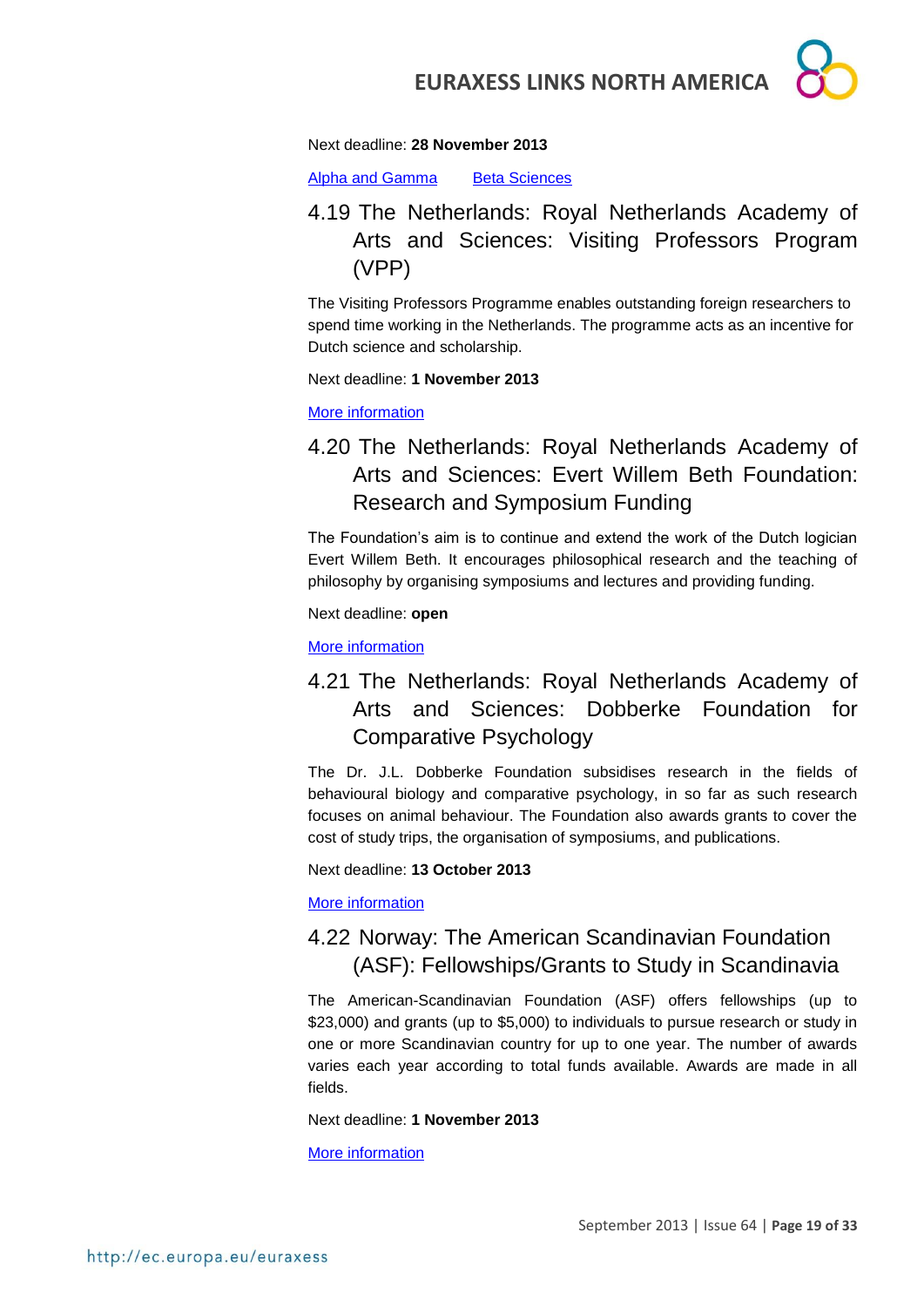### <span id="page-19-0"></span>4.23 Norway: Fulbright Norway: The US-Norway Fulbright Grant Program

The U.S.-Norway Fulbright Foundation offers a range of mobility scholarships to students and researchers for stays with Norwegian and American host organizations.

[More information](http://www.fulbright.no/en/grants/)

### <span id="page-19-1"></span>4.24 Norway: The Wenner-Gren Foundation: Dissertation Fieldwork Grants

The programme contributes to the Foundation's overall mission to support basic research in anthropology and to ensure that the discipline continues to be a source of vibrant and significant work that furthers our understanding of humanity's cultural and biological origins, development, and variation.

#### Next deadline: **1 November 2013**

[More information](http://www.wennergren.org/programs/dissertation-fieldwork-grants)

### <span id="page-19-2"></span>4.25 Norway: The Wenner-Gren Foundation: Post-Ph.D. Research Grants

Post-Ph.D. Research Grants are awarded to individuals holding a Ph.D. or equivalent degree to support individual research projects. The program contributes to the Foundation's overall mission to support basic research in anthropology and to ensure that the discipline continues to be a source of vibrant and significant work that furthers our understanding of humanity's cultural and biological origins, development, and variation.

Next deadline: **1 November 2013**

#### [More information](http://www.wennergren.org/programs/post-phd-research-grants)

### <span id="page-19-3"></span>4.26 Norway: The Wenner-Gren Foundation: International Collaborative Research Grants

The International Collaborative Research Grant (ICRG) supports international research collaborations between two or more qualified scholars, where the principal investigators bring different and complementary perspectives, knowledge, and/or skills to the project. By encouraging international collaborations, the grant contributes to the development of an international anthropology that values and incorporates different national perspectives and resources.

#### Next deadline: **1 December 2013**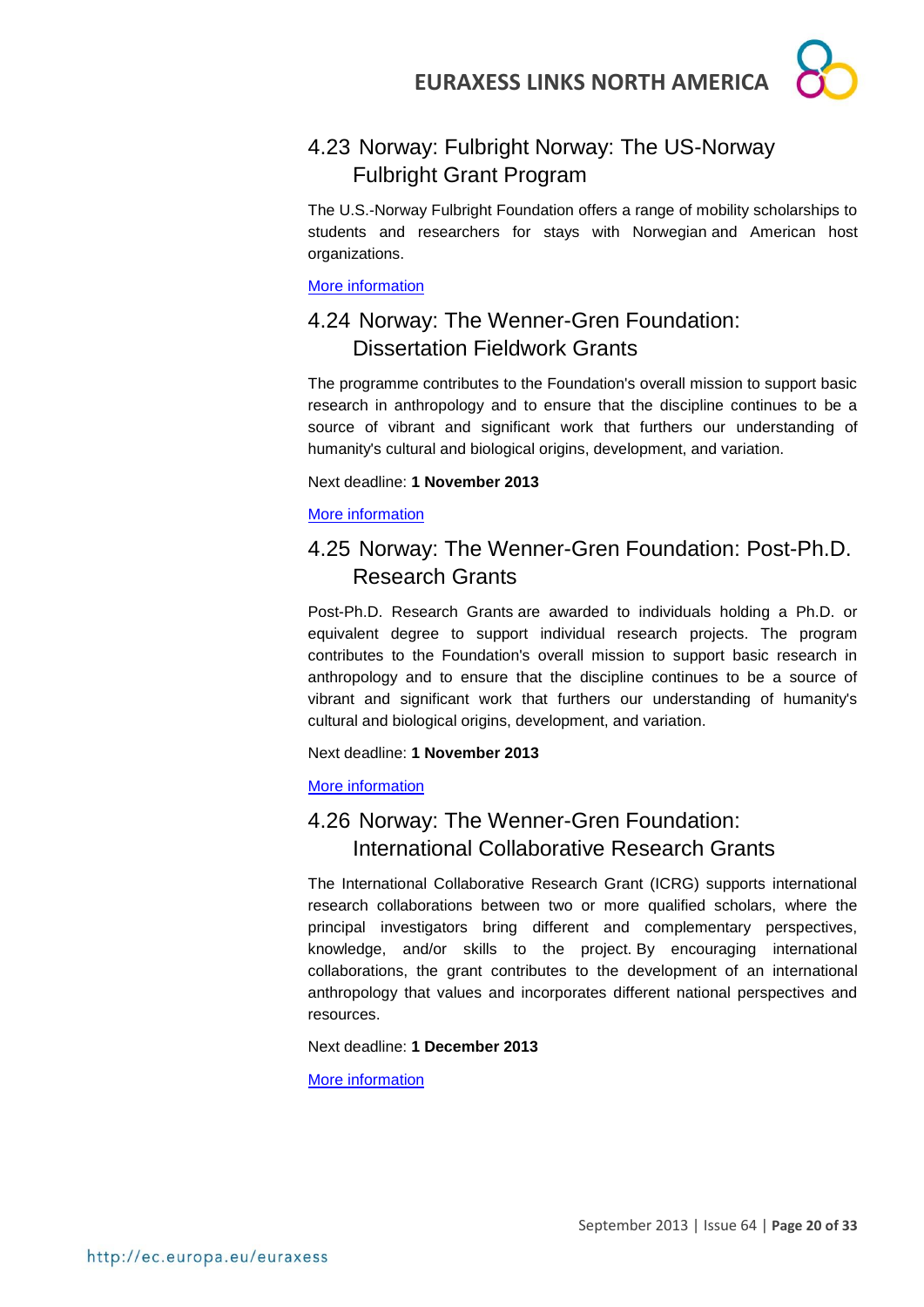### <span id="page-20-0"></span>4.27 Poland: Foundation for Polish Science: HOMING PLUS

This program offers subsidies for young scholars – Polish and foreign scientist working abroad – encouraging them to take up research work in Poland.

Next deadline: **15 October 2013**

[More information](http://www.fnp.org.pl/en/aktualnosci-konkurs-na-stanowisko-professor-of-polish-studies-na-uniwersytecie-columbia/)

#### <span id="page-20-1"></span>4.28 Poland: Foundation for Polish Science: START

The programme is directed to young researchers, at the outset of their career, who have already achieved some success in their field. The stipends serve as recognition of the scientific attainments so far by these young scholars and as an incentive for further growth by enabling them to devote themselves fully to their research.

Next deadline: **31 October 2013**

[More information](http://www.fnp.org.pl/en/oferta/start-2/)

### <span id="page-20-2"></span>4.29 Poland: Foundation for Polish Science: PARENT/BRIDGE – grants for parents returning to research work

The objective of the programme is to enable the best researchers who are raising young children to return to advanced research work. The project to be carried under the programme may last from **1 to 3 years.** It may be carried out on a part-time basis.

Next deadline: **15 October 2013**

[More information](http://www.fnp.org.pl/en/oferta/parentbrige-grants-for-parents-returning-to-research-work/)

### <span id="page-20-3"></span>4.30 Poland: Polish-U.S. Fulbright Commission: Fulbright U.S. Student Program 2014-15

Scholarships for graduates, Master's and doctoral candidates; intended for: research, postgraduate studies or English Teaching Assistantship

Next deadline: **15 October 2013**

[More information](http://us.fulbrightonline.org/fulbright-us-student-program)

### <span id="page-20-4"></span>4.31 Portugal: Fundo Europeu de Desenvolvimento Regional (FEDER): Post-doctoral Research Grant

Candidates with PhD degree in Chemical Engineering, Chemistry, Materials Engineering or similar areas will be considered preferential. Past experience with synthesis and characterization of polymers/polymerization reactions will be considered as additional preferential conditions.

Next deadline: **11 October 2013** [More information](http://www.euraxess.pt/jobs/?jobId=39019)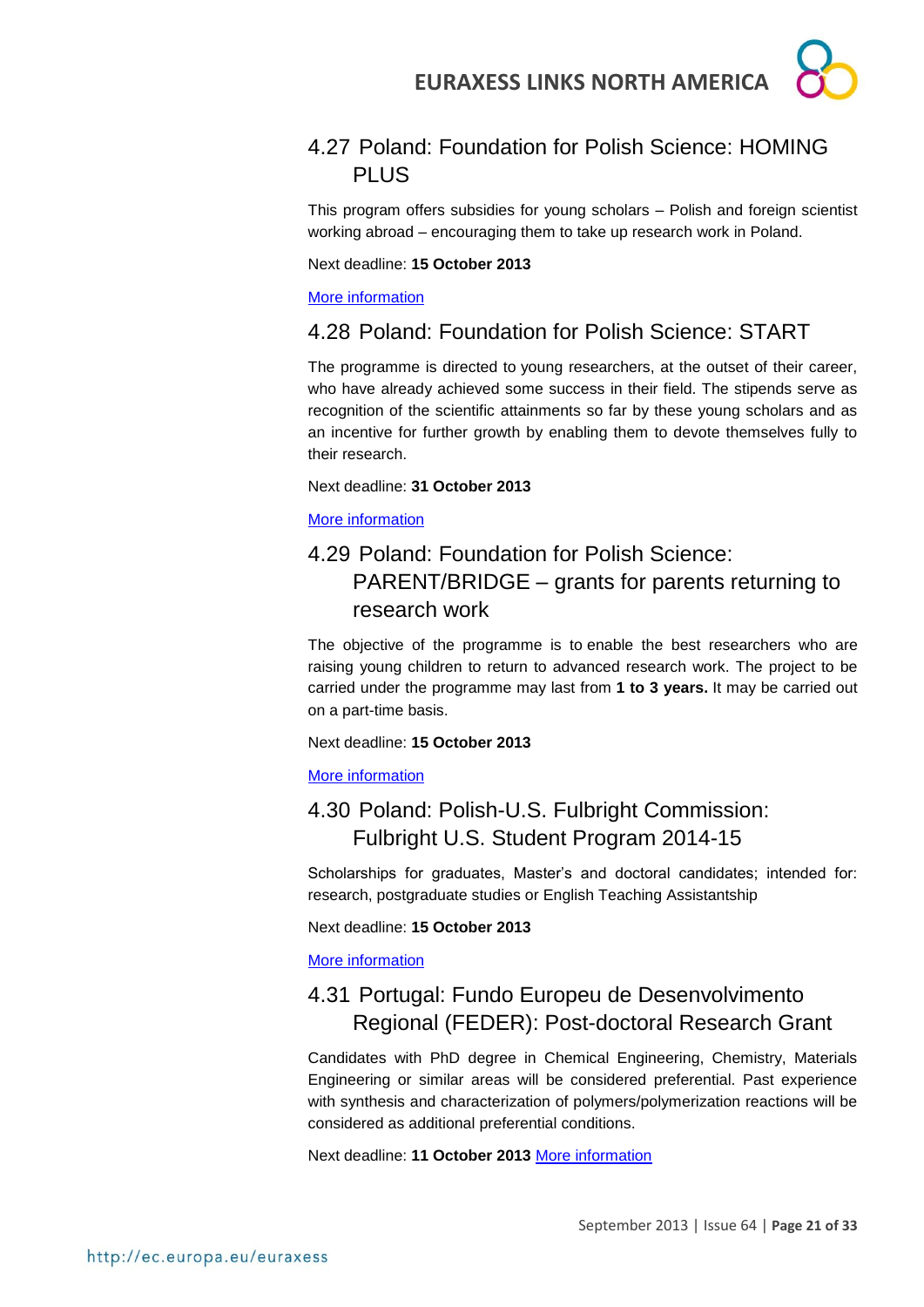

<span id="page-21-0"></span>4.32 Slovakia: National Scholarship Program of the Slovak Republic: Study/Research stay for PhD students  $(1 - 12$  months)

Applicants can apply for the scholarship in the following research fields: natural sciences, technical sciences, medicine, agricultural sciences, social sciences, humanities and arts.

Next deadline: **31 October 2013**

#### [More information](http://grants.saia.sk/Pages/ProgramDetail.aspx?Program=298)

<span id="page-21-1"></span>4.33 Slovakia: National Scholarship Program of the Slovak Republic: Lecture/Research stay for university teachers, researchers and artists  $(1 - 12)$ months)

Applicants can apply for the scholarship in the following research fields: natural sciences, technical sciences, medicine, agricultural sciences, social sciences, humanities and arts.

Next deadline: **31 October 2013**

[More information](http://grants.saia.sk/Pages/ProgramDetail.aspx?Program=299)

<span id="page-21-2"></span>4.34 Sweden: The Swedish Research Council Formas: Grants for environmental toxicology research with activities in collaboration with the Swedish Toxicology Sciences Institute (SweTox)

Grants can be given to researchers at Swedish universities, university colleges or research institutes. The main applicant should have at least associate professor competence and experience from project and group management. Co-applicants must be senior researchers from more than one university, university college or research institute.

Next deadline: **1 October 2013**

[More information](http://www.formas.se/en/Financing/Calls-For-Proposals/Aktuella/Grants-for-environmental-toxicology-research-with-activities-in-collaboration-with-the-Swedish-Toxicology-Sciences-Institute-SweTox/)

### <span id="page-21-3"></span>4.35 Sweden: The Royal Swedish Academy of Sciences: Institut Mittag-Leffler

Each year, Institut Mittag-Leffler, holds research programs which will give the opportunity for research projects and networking activities. Leading scientists and post-doc students are invited to collaborate in specialized areas of mathematics.

Next deadline: **2 December 2013**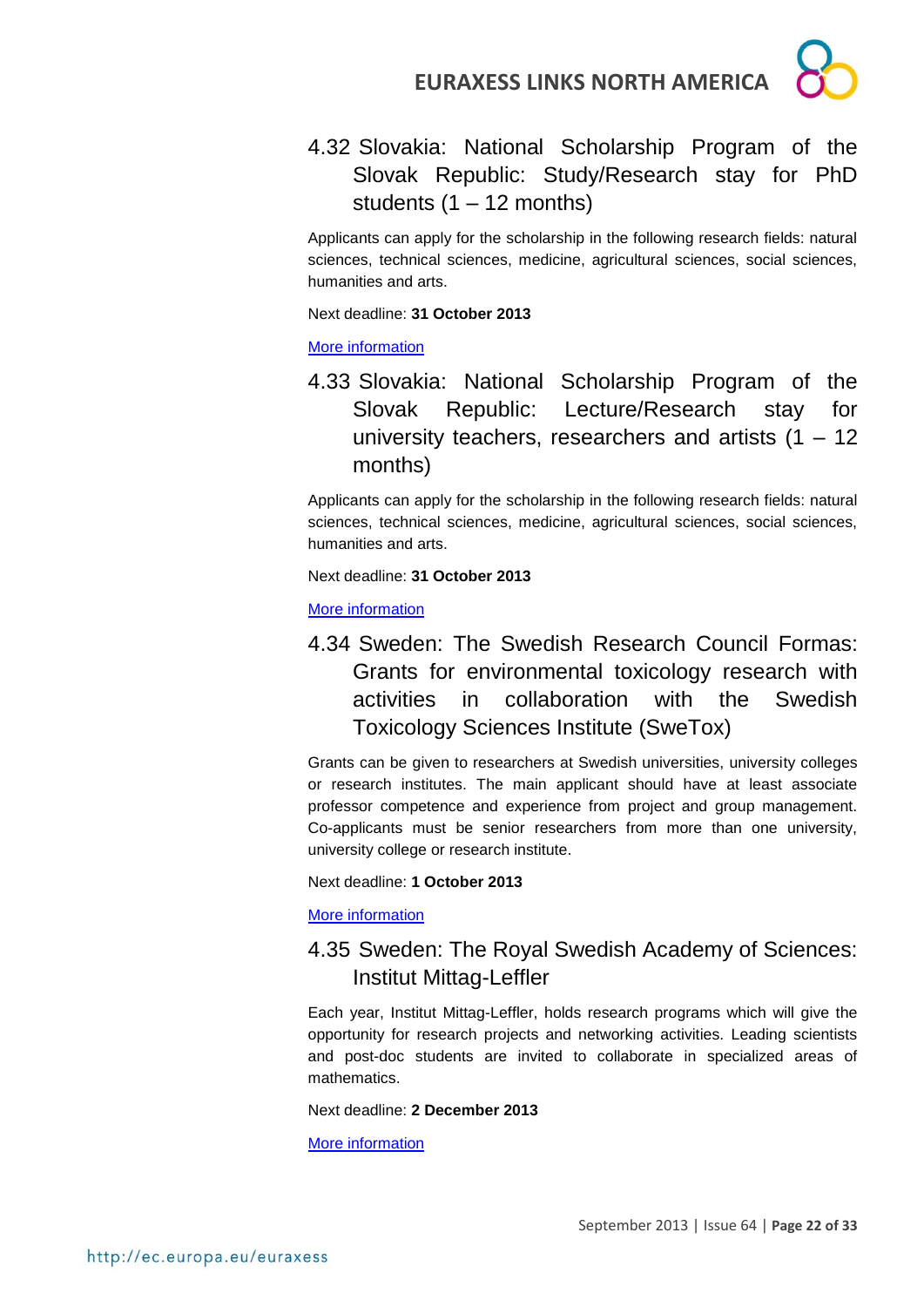

### <span id="page-22-0"></span>4.36 Sweden: Knut and Alice Wallenberg Foundation: Wallenberg Program in Mathematics

The Knut and Alice Wallenberg Foundation has in collaboration with the Academy started a programme to support Swedish research in mathematics. The aim is for Sweden to regain a position at the international cutting edge by giving the best young researchers international experience and recruiting both young and more experienced mathematicians to Sweden.

Next deadline: **15 October 2013**

#### [More information](http://www.wallenberg.com/kaw/en/funding-guide/calls/call-program-mathematics)

### <span id="page-22-1"></span>4.37 Sweden: Knut and Alice Wallenberg Foundation: "The MAX IV Postdoctoral Scholarship Program"

The Knut and Alice Wallenberg Foundation has set up a Scholarship Program with the purpose to allow outstanding young Swedish scientists to carry out one to two years postdoctoral studies at world-class synchrotron radiation or free electron facilities.

Next deadline: **31 October 2013**

#### [More information](http://www.wallenberg.com/kaw/en/call-max-iv-scholarship)

### <span id="page-22-2"></span>4.38 Sweden: Swedish Research Council for Health, Working Life and Welfare: Visiting researchers

The purpose of funding visiting researchers is to add qualified knowledge and competence to the Swedish research society within Fortes areas of responsibility. These financial contributions should primarily fund shorter stays (less than six months) for research, consultations, lectures and seminars (also at other institutions than the host institution). Grants for visiting researchers are exclusively for researchers active at non-Swedish research institutions.

Next deadline: **open** (for grants smaller than SEK30.000)

#### [More information](http://www.forte.se/en/Calls-for-proposals/Open-calls/Visiting-researchers/)

### <span id="page-22-3"></span>4.39 Switzerland: Swiss National Science Foundation: International Exploratory Workshops

The International Exploratory Workshops of the Swiss National Science Foundation (SNSF) enable researchers working in Switzerland to organise workshops with partners from abroad. The workshops can last between two and five days. Up to 30 participants from different institutions can participate. However, the SNSF will fund a maximum of ten researchers. The seminar is to take place in Switzerland, but exceptions can be granted if justified.

#### Next deadline: **9 October 2013**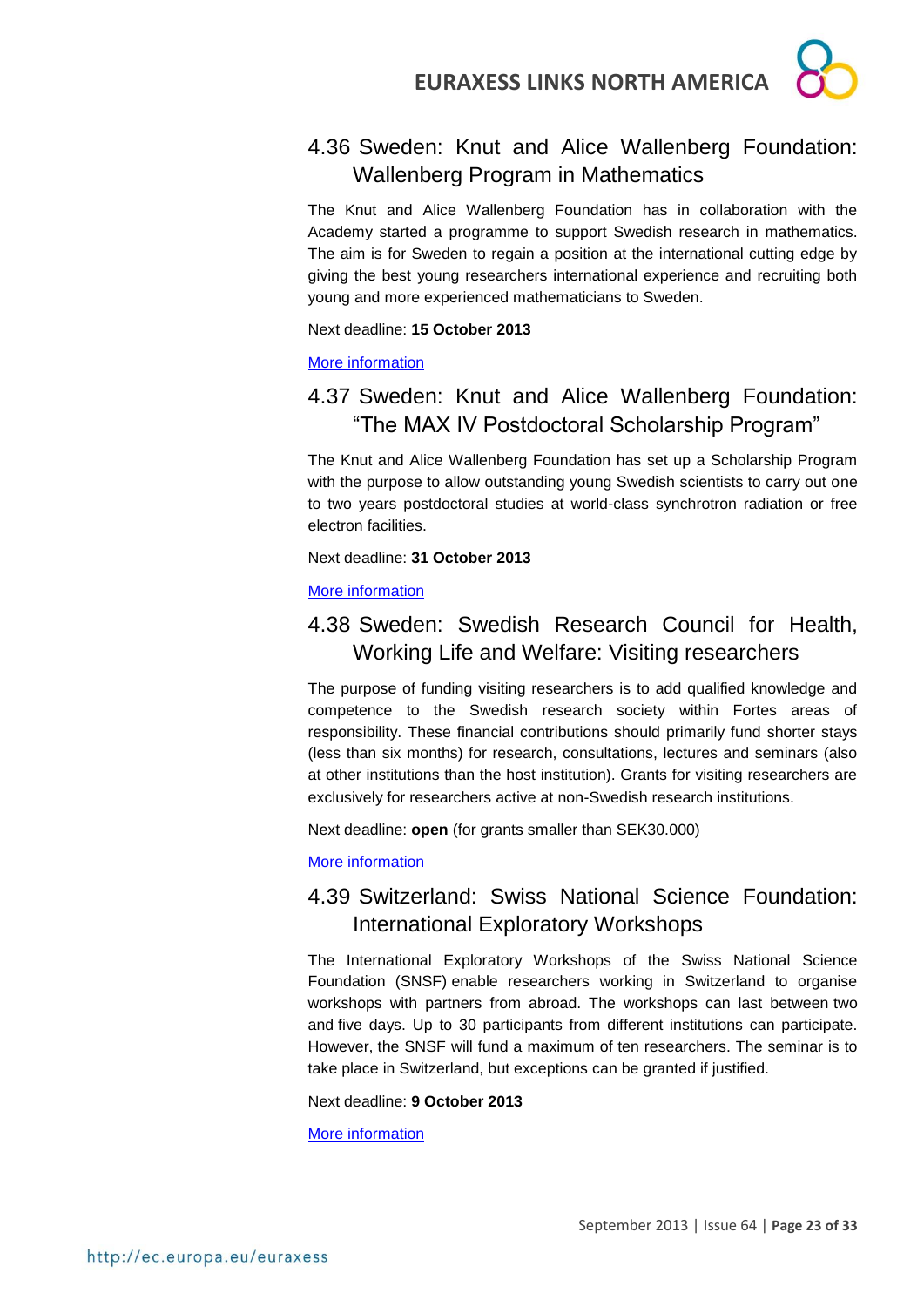### <span id="page-23-0"></span>4.40 Switzerland: Swiss National Science Foundation: International Short Visits

The International Short Visits of the SNSF enable researchers working in Switzerland to go abroad or researchers from elsewhere to come to Switzerland. The visits can last between one week and three months and are limited to one person (the visiting fellow) going to one institute (the host institute). Both the visiting fellow and one person from the host institute (the host) are co-applicants of the proposal.

Next deadline: **open**

[More information](http://www.snf.ch/SiteCollectionDocuments/int_eu_short_visits_e.pdf)

### <span id="page-23-1"></span>4.41 Switzerland: CERN: Non-Member State Postdoc Fellowship Program (Theoretical Physics)

The Non-Member State Fellowship Programme in Theoretical Physics awards two postdoctoral Fellowships per year. Fellowships are intended for young University level postgraduates who want to work in a research group. Fellowships are granted for one year initially and are normally extended for a second year.

Next deadline: **1 December 2013**

#### [More information](http://jobs.web.cern.ch/job/10747)

### <span id="page-23-2"></span>4.42 Switzerland: CERN: Technician Training Experience (TTE)

Have you recently obtained a technical diploma? Are you interested in working for one or two years in an international environment at the forefront of technology? Then you may be interested in CERN's Technician Training Experience (TTE). This is a pilot for technicians who are looking to get a great professionnal experience for their future career or before their advanced studies.

Next deadline: **13 December 2013**

[More information](http://jobs.web.cern.ch/job/10782)

### <span id="page-23-3"></span>4.43 Turkey: The Scientific and Technological Research Council of Turkey (TUBITAK): Research Fellowship Program for Foreign Citizens

The Scientific and Technological Research Council of Turkey (TÜBİTAK) grants fellowships for international highly qualified PhD students and young postdoctoral researchers to pursue their research in Turkey in the fields of Natural Sciences, Engineering and Technological Sciences, Medical Sciences, Agricultural Sciences, Social Sciences and Humanities.

#### Next deadline: **11 October 2013**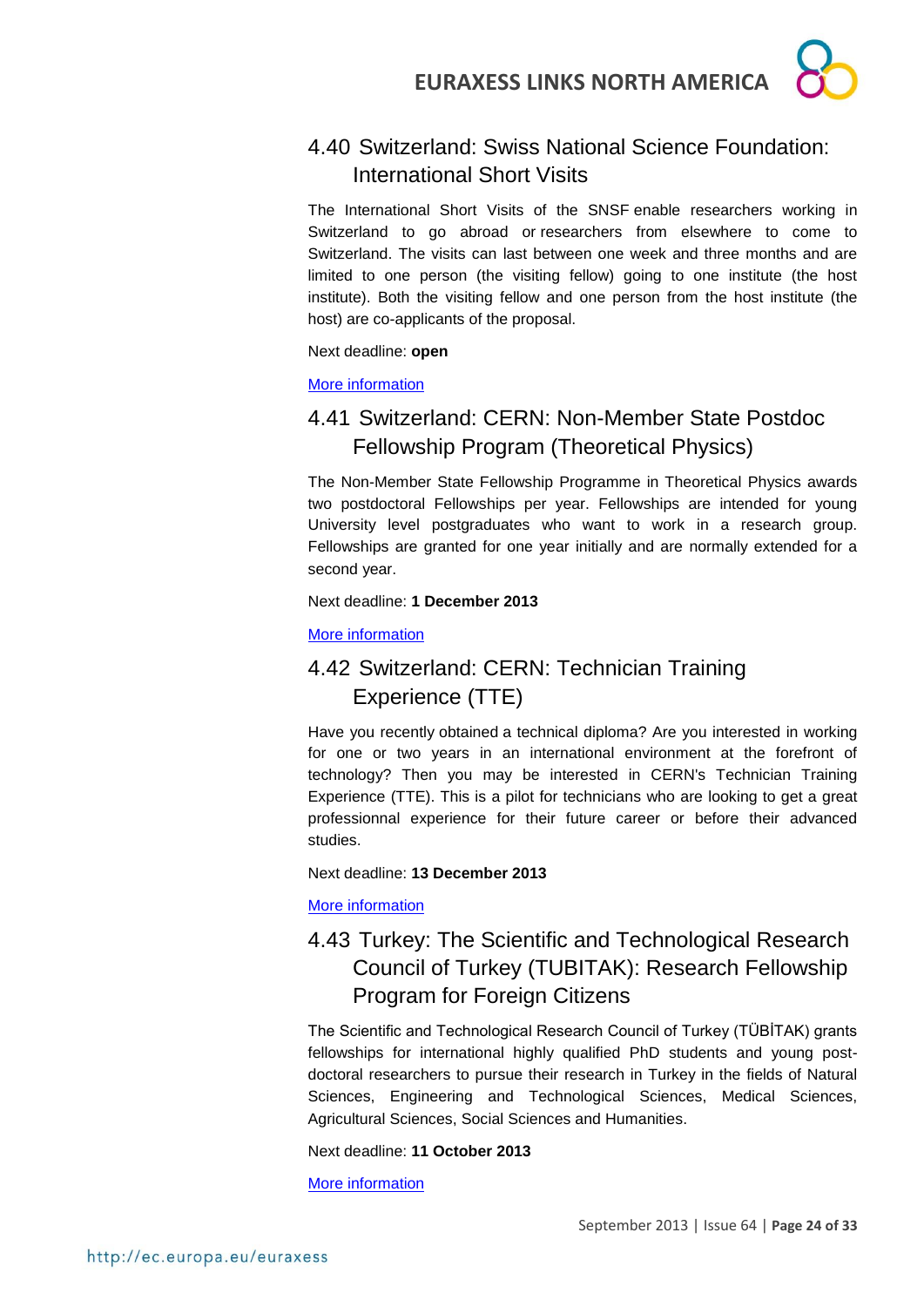### <span id="page-24-0"></span>4.44 Turkey: TUBITAK: Fellowships for Visiting Scientists and Scientists on Sabbatical Leave

In order to contribute to the improvement of human resources and the research in Natural Sciences, Engineering and Technology, Medical Sciences, Social Sciences and Humanities (\*) at Universities, Research Institutions and Industry in TURKEY, the eminent scientists/researchers are supported to visit to Turkey by giving seminars/conferences/lectures, or doing R&D activities.

#### Next deadline: **last working day of each month**

#### [More information](http://www.tubitak.gov.tr/en/scholarship/postdoctoral/international-programmes/content-2221-fellowships-for-visiting-scientists-and-scientists-on-sabbatical-leave)

### <span id="page-24-1"></span>4.45 UK: UK Governement Scholarships: Applications for 2014/15 Chevening Scholarships

Chevening Scholarships are the UK government's global scholarship programme, funded by the [Foreign and Commonwealth Office \(FCO\)](https://www.gov.uk/government/organisations/foreign-commonwealth-office) and partner organisations. The programme makes awards to outstanding scholars with leadership potential from around the world to study postgraduate courses at universities in the UK.

#### **Next deadline: open**

#### [More information](http://www.chevening.org/apply/)

### <span id="page-24-2"></span>4.46 UK: Biotechnology and Biological Sciences Research Council (BBSRC): US Partnering Awards

The Aim of the Award is:

- To set up partnership links between UK and overseas laboratories
- To promote the exchange of scientists, particularly early career scientists
- To promote access to facilities

Next deadline: **27 November 2013**

[More information](http://www.bbsrc.ac.uk/funding/internationalfunding/usa.aspx)

<span id="page-24-3"></span>4.47 UK: Biotechnology and Biological Sciences Research Council (BBSRC): David Phillips fellowships

Aimed at scientists who have demonstrated high potential and who wish to establish themselves as independent researchers. Awards are for 5 years, up to 5 are available, and include personal salary and a significant research support grant.

Next deadline: **23 October 2013**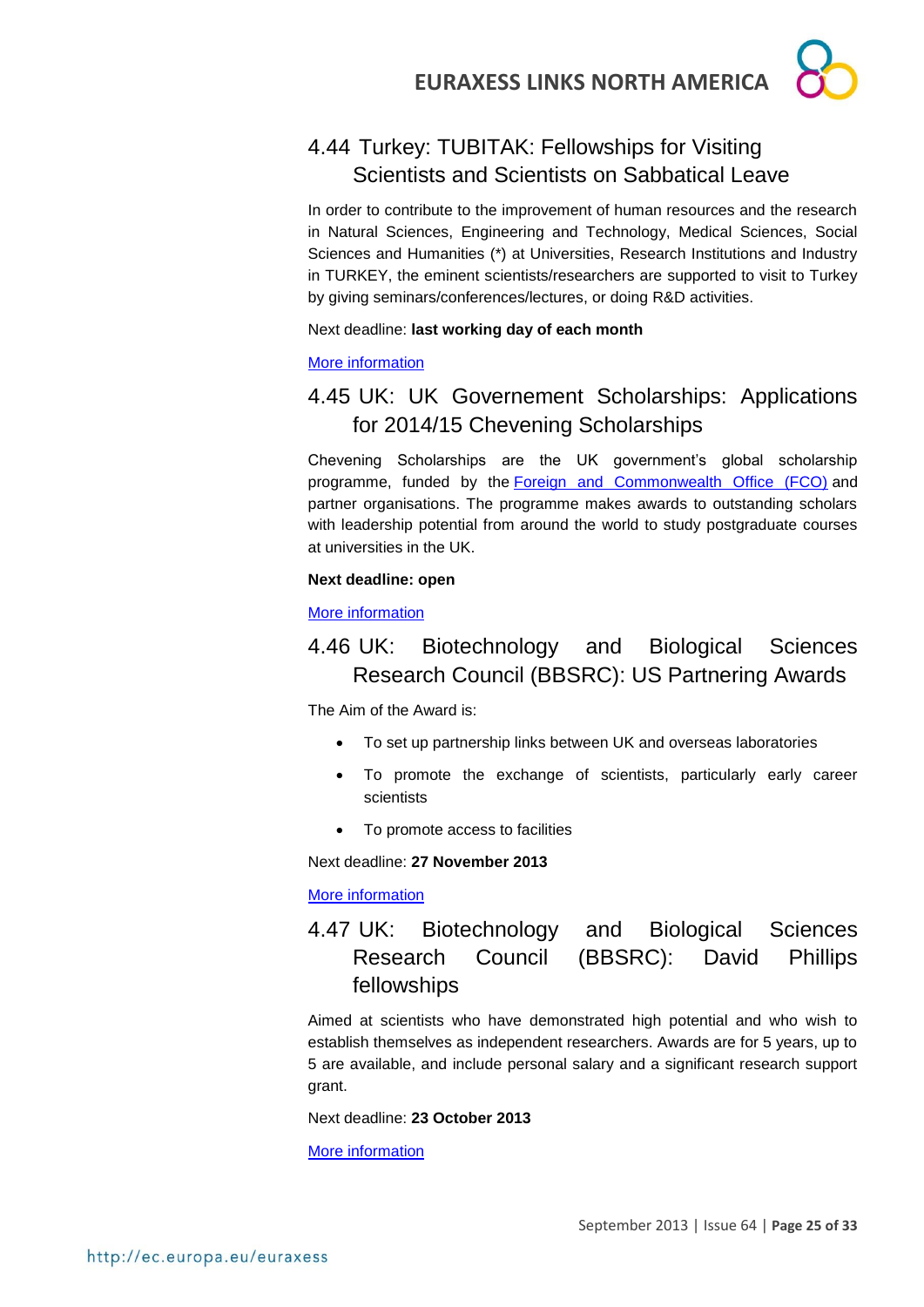

### <span id="page-25-0"></span>4.48 UK: Biotechnology and Biological Sciences Research Council (BBSRC): FSA Joint Call: Early Career Research Felowships

BBSRC, in partnership with the Food Standards Agency (FSA), encourages applications for early career research fellowships (analogous to the David Phillips fellowships scheme) in areas of science that are of strategic and scientific interest and importance to the funders.

Next deadline: **23 October 2013**

[More information](http://www.bbsrc.ac.uk/funding/fellowships/early-career-research.aspx)

### <span id="page-25-1"></span>4.49 UK: Biotechnology and Biological Sciences Research Council (BBSRC): Industry Fellowships Scheme

The scheme aims to:

- Enhance knowledge transfer in science and technology between those in industry and those in academia
- Provide opportunities for an academic scientist to work on a collaborative project with industry
- Provide opportunities for someone employed in industry to work on a collaborative project with a university department or a not-for-profit research organisation

Next deadline: **4 October 2013**

#### [More information](http://www.bbsrc.ac.uk/business/people-information/industry-fellowship-scheme.aspx)

<span id="page-25-2"></span>4.50 UK: Biotechnology and Biological Sciences Research Council (BBSRC): David Phillips fellowships

Aimed at scientists who have demonstrated high potential and who wish to establish themselves as independent researchers.

Next deadline: **23 October 2013**

[More information](http://www.bbsrc.ac.uk/funding/fellowships/david-phillips.aspx)

### <span id="page-25-3"></span>4.51 UK: British Academy for the Humanities and Social Sciences: BA/Leverhulme Small Research Grants

Grants are available to support primary research in the humanities and social sciences. The first recourse for funding should be to your own institution (where applicable). Applications will not be considered for less than £500. The maximum grant is £10,000 over two years. Applications for collaborative or individual projects are equally welcome under this scheme. Applications from international groups of scholars are welcome, provided there is a UK-based scholar as lead applicant.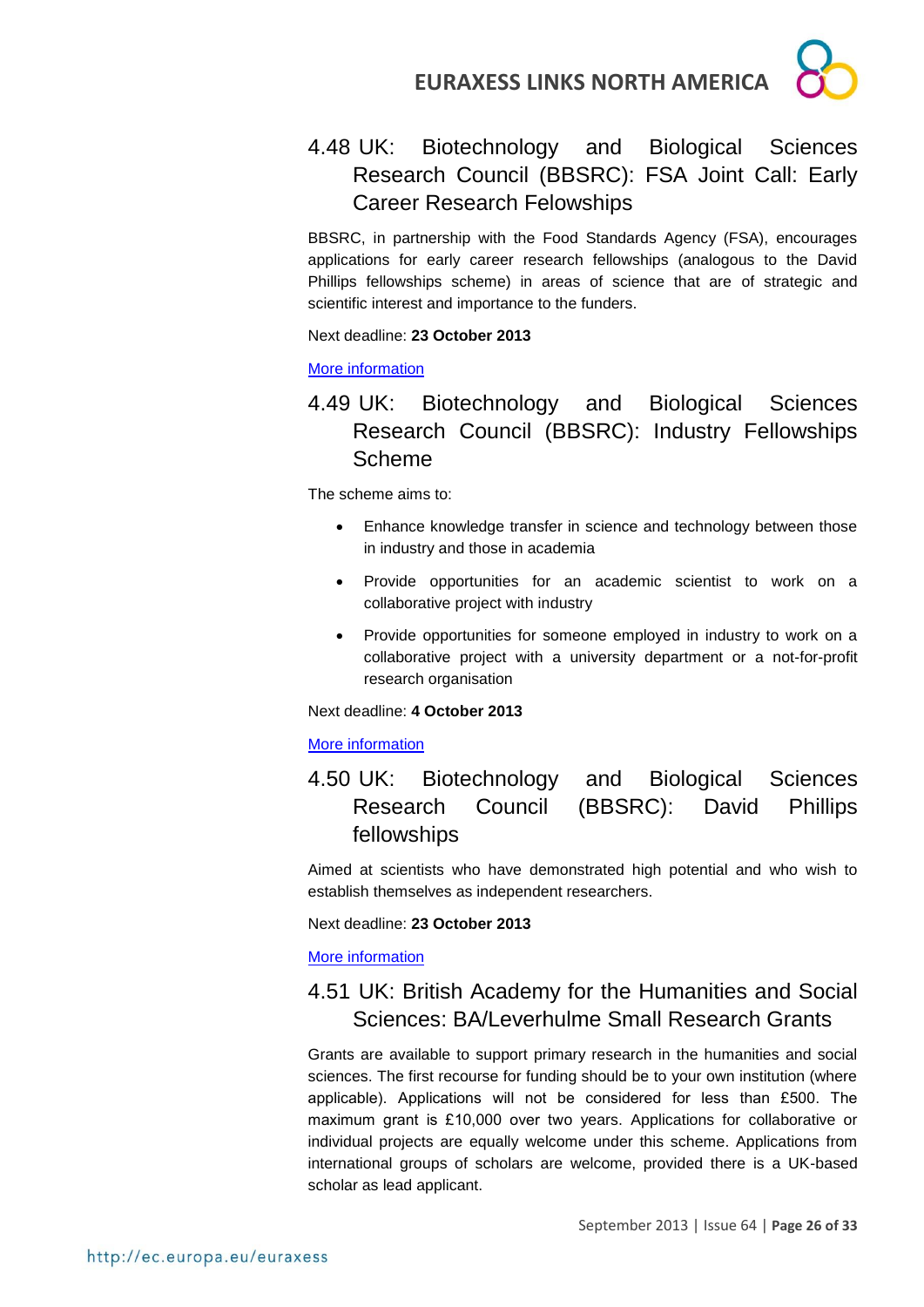

#### Next deadline: **16 October 2013**

[More information](http://www.britac.ac.uk/funding/guide/srg.cfm)

### <span id="page-26-0"></span>4.52 UK: Journal of Cell Science: Travelling Fellowships

The Company of Biologists' journals – **Journal of Cell Science, Development**, **Disease Models & Mechanisms (DMM)** and **The Journal of Experimental Biology** – offer fellowships of up to £2,500 or currency equivalent to graduate students and post-doctoral researchers wishing to make collaborative visits to other laboratories. These are designed to offset the cost of travel and other expenses. There is no restriction on nationality.

Next deadline: **31 December 2013**

#### [More information](http://jcs.biologists.org/site/misc/fellowships.xhtml)

### <span id="page-26-1"></span>4.53 UK: University of Cambridge: Gates Cambridge **Scholarship**

- A citizen of any country outside the United Kingdom may apply
- Gates Cambridge does not admit or place scholars all applications must be made through the University of Cambridge
- Scholarships are available for a postgraduate degree in any subject at the University of Cambridge

#### Next deadline: **15 October 2013**

#### [More information](http://www.gatescambridge.org/apply/)

#### <span id="page-26-2"></span>4.54 UK: Marshall Scholarships

Marshall Scholarships finance young Americans of high ability to study for a degree in the United Kingdom. Up to forty Scholars are selected each year to study at graduate level at an UK institution in any field of study.

#### Next deadline: **early October**

[More information](http://www.marshallscholarship.org/about/generalinfo)

### <span id="page-26-3"></span>4.55 UK: Medical Research Council (MRC): Open Calls for Proposal

The MRC has published several calls for proposal that are currently open.

#### [More information](http://www.mrc.ac.uk/Fundingopportunities/Calls/index.htm)

### <span id="page-26-4"></span>4.56 UK: Natural Environment Research Council (NERC): Independent Research Fellowships

The new scheme is designed to develop scientific leadership among the most promising early-career environmental scientists, by giving all Fellows five years' support, which will allow them sufficient time to develop their research programmes, and to establish international recognition.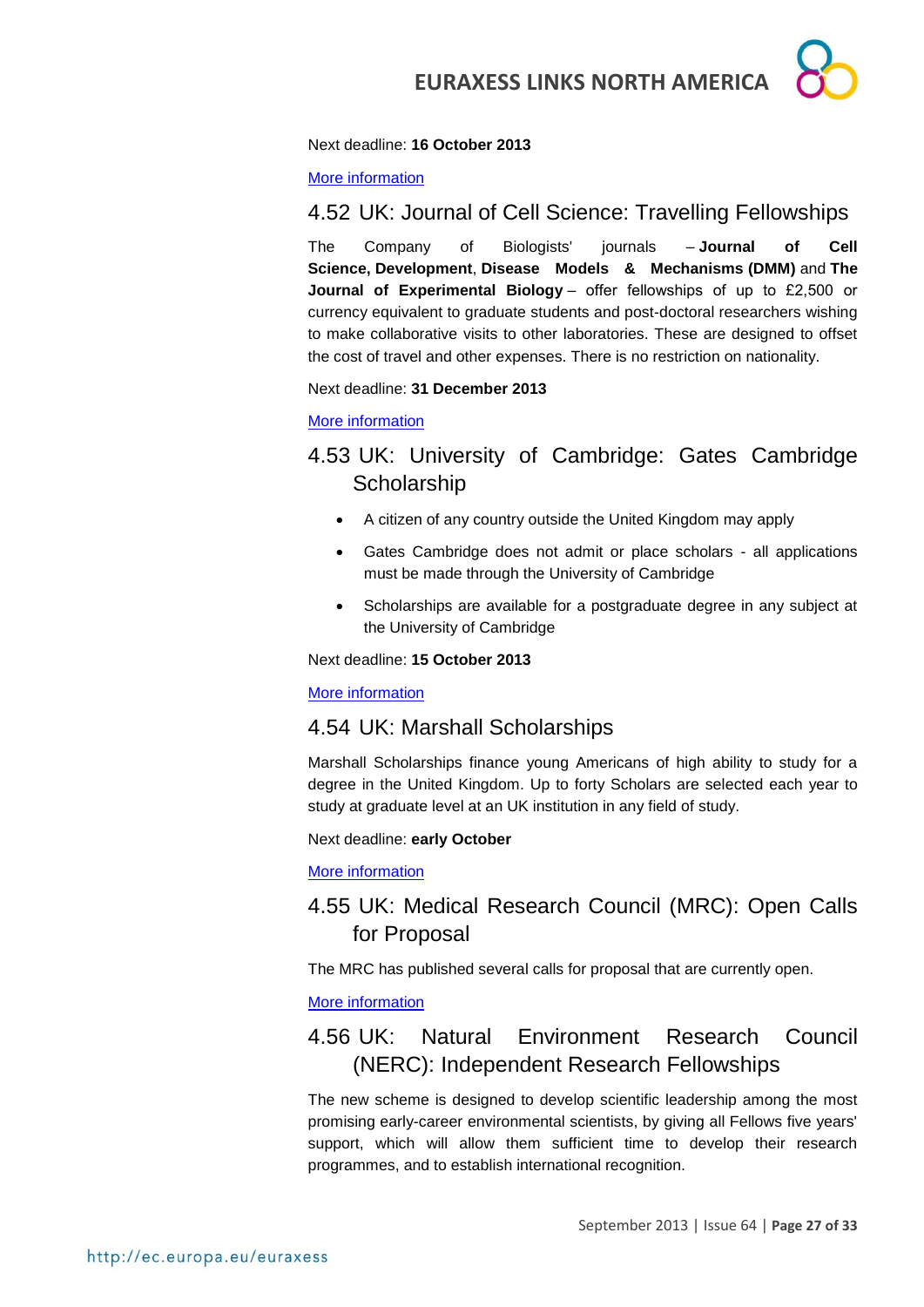#### Next deadline: **1 October 2013**

[More information](http://www.nerc.ac.uk/funding/available/fellowships/irf.asp)

### <span id="page-27-0"></span>4.57 UK: The Royal Society: Royal Society Wolfson Research Merit Award

This scheme is for outstanding scientists who would benefit from a five year salary enhancement to help recruit them to or retain them in the UK.

Next deadline: **12 November 2013**

[More information](http://royalsociety.org/grants/schemes/wolfson-research-merit/)

### <span id="page-27-1"></span>4.58 UK: US-Ireland Alliance: Mitchell Scholarship Application for 2014/15

The Mitchell Scholarship application for a year of postgraduate study in Ireland or Northern Ireland is now open and study will commence in the fall of 2014.

Next deadline: **1 October 2013**

#### [More information](http://www.us-irelandalliance.org/content/368/en/Application%20is%20Open.html)

#### <span id="page-27-2"></span>4.59 UK: Wellcome Trust: Intermediate Clinical **Fellowships**

This scheme is for medical, dental, veterinary or clinical psychology graduates who have had an outstanding start to their research career. It will enable successful candidates to continue their research interests at a postdoctoral level in an appropriate unit or clinical research facility.

Next deadline: **4 October 2013**

#### [More information](http://www.wellcome.ac.uk/Funding/Biomedical-science/Funding-schemes/Fellowships/Clinical-fellowships/WTD004402.htm)

#### <span id="page-27-3"></span>4.60 UK: Wellcome Trust: New Investigator Awards

The Wellcome Trust is particularly interested in receiving applications from university lecturers within the first five years of their independent research careers. New Investigator Awards are intended to support strong researchers who are in the early stages of their independent research careers and have already shown that they can innovate and drive advances in their field of study. Candidates should be no more than five years from appointment to their first academic position.

#### Next deadline: **22 November 2013**

#### [More information](http://www.wellcome.ac.uk/Funding/Biomedical-science/Funding-schemes/Investigator-Awards/WTX059284.htm)

#### <span id="page-27-4"></span>4.61UK: Wellcome Trust: Senior Investigator Awards

Senior Investigator Awards support exceptional, world-class researchers, who hold an established academic position. We will support researchers who have an international track-record of significant achievement relative to their career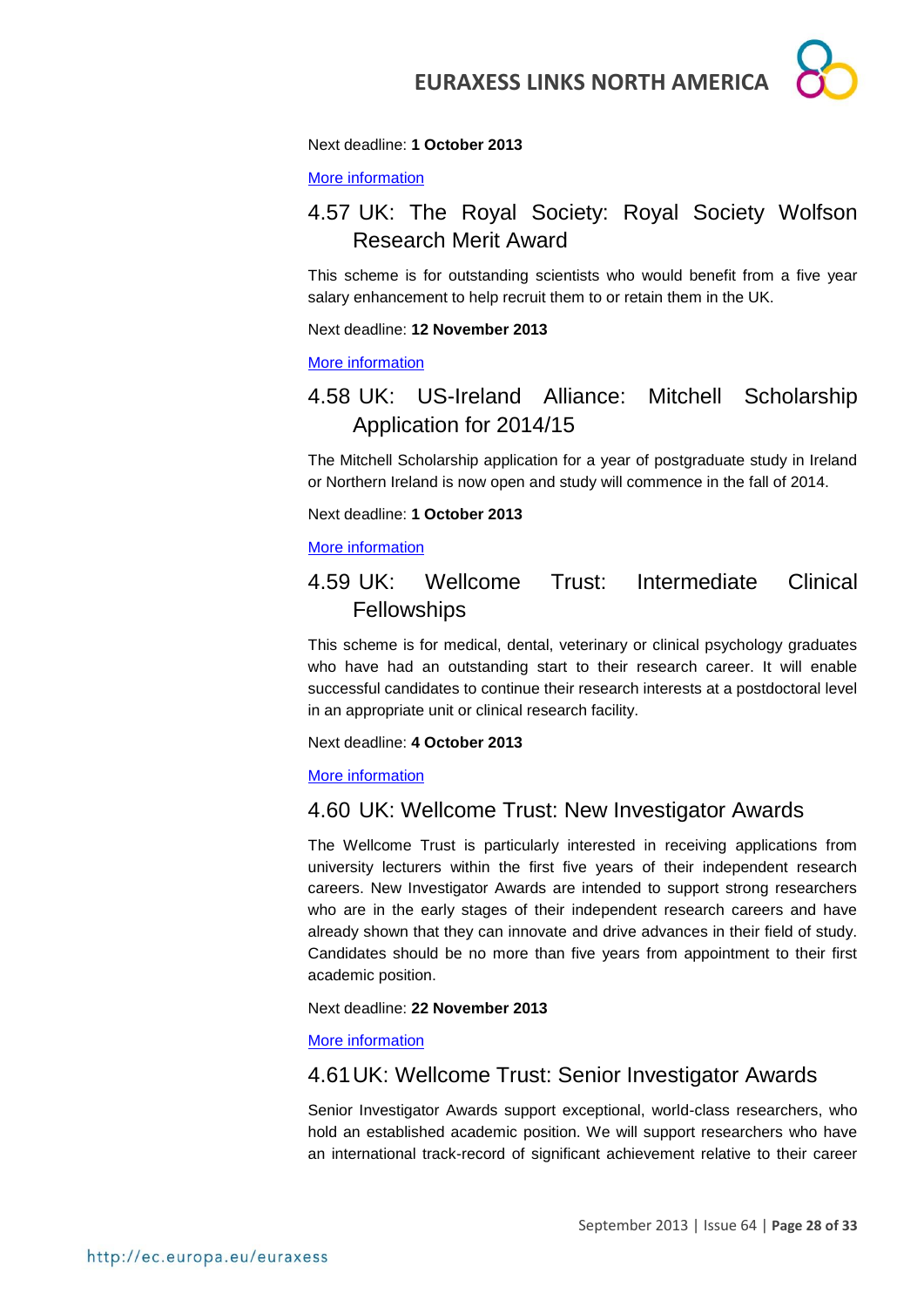stage, who have demonstrated the originality and impact of their research, and who are leaders in their field.

Next deadline: **22 November 2013**

[More information](http://www.wellcome.ac.uk/Funding/Biomedical-science/Funding-schemes/Investigator-Awards/WTX059285.htm)

### <span id="page-28-0"></span>4.62 UK: Wellcome Trust: Master's Fellowships in Public Health and Tropical Medicine

This scheme strengthens scientific research capacity in low- and middle-income [countries,](http://www.wellcome.ac.uk/Funding/International/WTX033620.htm) by providing support for junior researchers to gain research experience and high-quality research training at Master's degree level. Research should be aimed at understanding and improving public health and diseases of local, national and global relevance.

Next deadline: **10 December 2013**

[More information](http://www.wellcome.ac.uk/Funding/Biomedical-science/Funding-schemes/Fellowships/Public-health-and-tropical-medicine/WTD025881.htm)

### <span id="page-28-1"></span>4.63 UK: Wellcome Trust: Sir Henry Dale Fellowships: Basic Biomedical Fellowships

For outstanding postdoctoral scientists wishing to build their own UK-based independent research career addressing an important biomedical question.

Research can range from the molecules and cells vital to life and their role in the global spread of disease, to clinical and public health research seeking to improve the quality of healthcare. It can be based in the laboratory, clinic or field, and may involve experimental or theoretical approaches.

Next deadline: **1 November 2013**

[More information](http://www.wellcome.ac.uk/Funding/Biomedical-science/Funding-schemes/Fellowships/Basic-biomedical-fellowships/WTDV031823.htm)

## <span id="page-28-2"></span>**5 Jobs**

### <span id="page-28-3"></span>5.1 EURAXESS Portal

There are currently over 6000 research jobs and fellowship programmes (all over Europe but also in other countries such as in USA/Canada and in all disciplines) accessible via the **EURAXESS Jobs** database.

Check out the latest jobs offered on the portal or search positions by keyword, research profile, country or field.

[Online Jobs and Fellowships](http://ec.europa.eu/euraxess/index.cfm/links/eurRes/north_america) on the EURAXESS Links North America website. Research organisations (public and private) can upload their job vacancies located in Canada and the US. It is free of charge.

Example:

[Associate Editor, Oncology](http://ec.europa.eu/euraxess/index.cfm/jobs/jobDetails/33881204) (full-time, remote contract position, Texas, USA)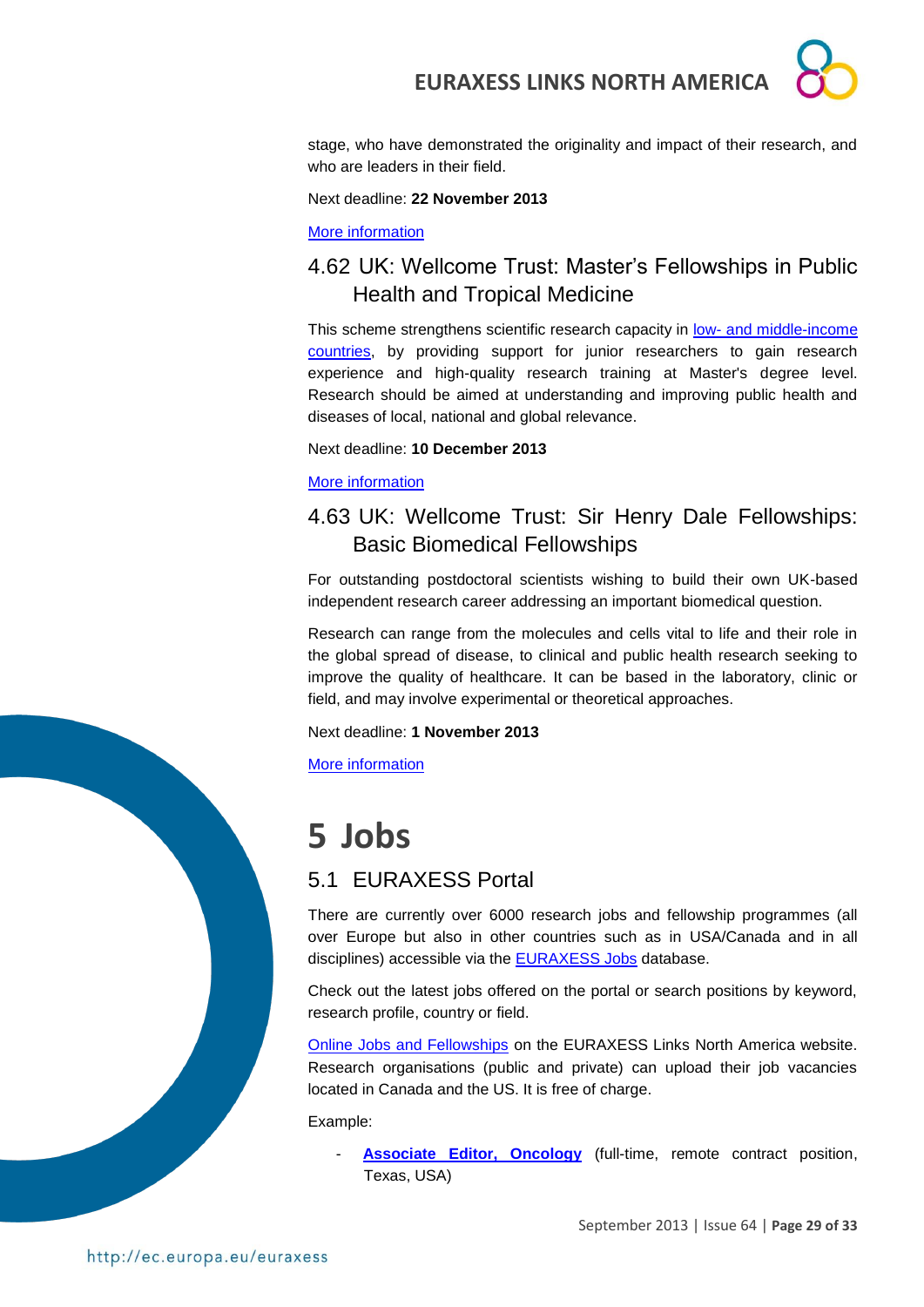Cactus Communications (www.cactusglobal.com) is a pioneer in language services, serving more than 47,000 clients across 112 countries. At CACTUS, we offer researchers, universities, institutes, and research laboratories highquality, cost-efficient editorial solutions that help them create publication-ready documents.

#### <span id="page-29-0"></span>5.2 Other Research Career Sites

#### <span id="page-29-1"></span>5.2.1 USA

[Science careers from the Science journal](http://sciencecareers.sciencemag.org/)

The Chronicle of Higher Education Careers Service:<http://chronicle.com/jobs/>

#### <span id="page-29-2"></span>5.2.2 Canada

Career opportunities in Canada: [National Research Council Canada](http://www.nrc-cnrc.gc.ca/eng/careers/index.html)

[ERA-Can](http://www.era-can.ca/en/Opportunities_In_Canadian_Programs_22/Opportunities_In_Canadian_Programs_10) project (EU-Canada Science and Technology Cooperation)

#### <span id="page-29-3"></span>5.2.3 Europe

Find A Postdoc:<http://www.findapostdoc.com/>

Find Scholarships in Europe:<http://www.scholarshipportal.eu/>

Find PhDs in Europe:<http://www.phdportal.eu/>

Career.edu:<http://www.career.edu/index.php>

Academic Jobs EU: [http://www.academicjobseu.com](http://www.academicjobseu.com/)

Euro Science Jobs:<http://www.eurosciencejobs.com/>

The European Job Mobility Portal:<http://ec.europa.eu/eures/home.jsp?lang=en>

[European Personnel Selection Office](http://europa.eu/epso/index_en.htm) (EPSO)

European Personnel Selection Office (EPSO), [Non-permanent Posts](http://europa.eu/epso/apply/today/temporary_en.htm)

EMBO Excellence in Life Sciences: [EMBO](http://www.embo.org/)

EuroBrussels:<http://www.eurobrussels.com/>

Jobs at ITER:<http://www.iter.org/jobs>

Jobs.ac.uk: [www.jobs.ac.uk](http://www.jobs.ac.uk/)

Research Jobs in the Netherlands:<http://www.academictransfer.org/>

[Research Jobs in Germany](http://www.germaninnovation.org/resources/faculty-and-researchers)

[Scholarship Database](http://www.research-in-germany.de/44094/daad-funding-database.html) of the German Academic Exchange Service (DAAD)

Max-Planck Job offers:<http://www.mpg.de/jobboard>

Brainpower Austria:<http://www.brainpower-austria.at/>

Talent Scotland: [http://www.talentscotland.com](http://www.talentscotland.com/)

Elsevier Jobs:<http://www.recruitment.elsevier.com/register/default.aspx>

[Job vacancies](http://www.nauka.gov.pl/ministry/job-vacancies-in-poland/) in Poland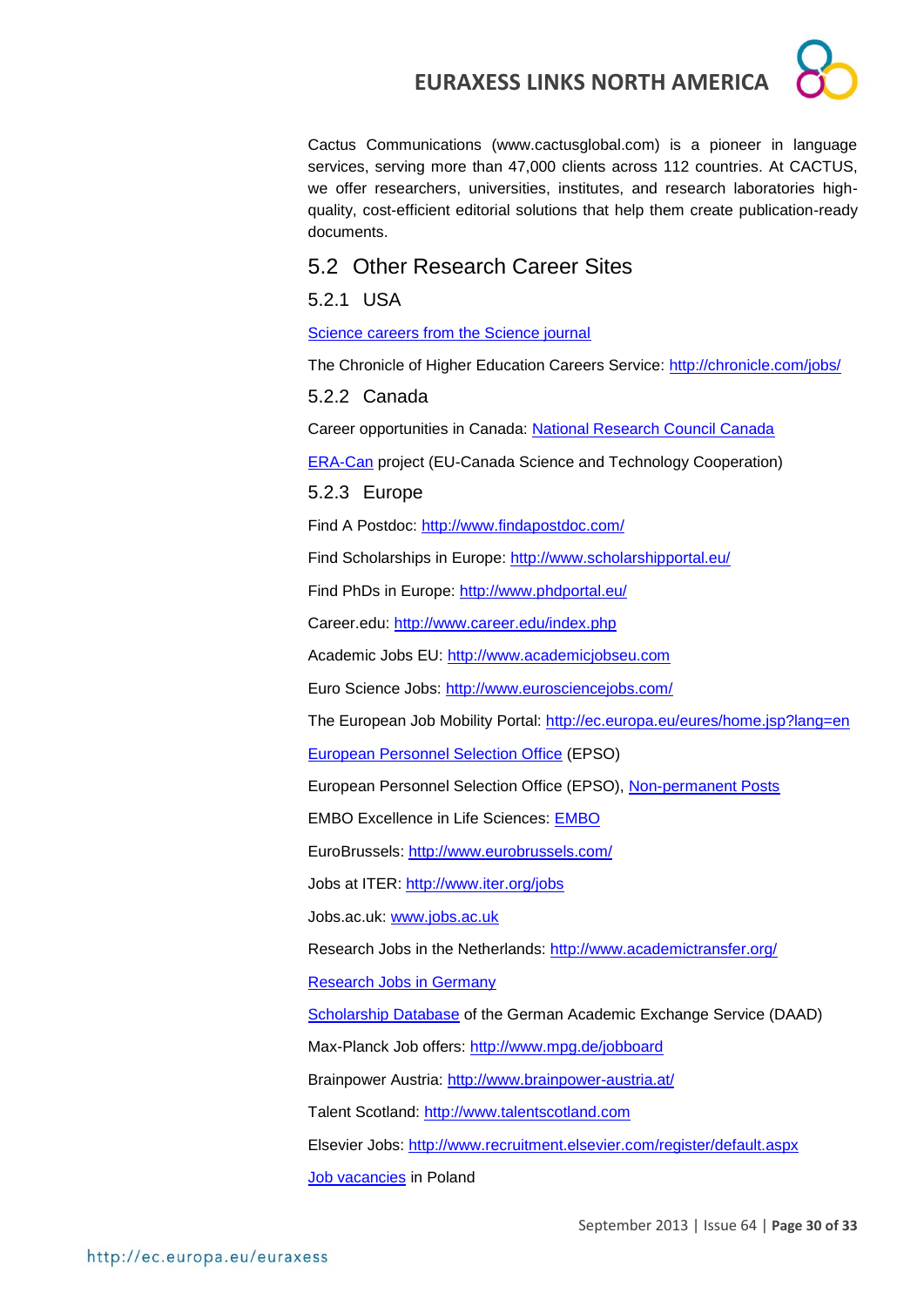## <span id="page-30-0"></span>**6 Events**

### <span id="page-30-1"></span>6.1 Europe: Forthcoming events

| <b>Event</b>                                                                                                           | <b>When</b>                    | <b>Where</b>                       | <b>Organized by</b>                                                                                                                                                 | <b>Link to the</b><br>event |
|------------------------------------------------------------------------------------------------------------------------|--------------------------------|------------------------------------|---------------------------------------------------------------------------------------------------------------------------------------------------------------------|-----------------------------|
| 5 <sup>th</sup> Annual European<br><b>Innovation Summit</b>                                                            | 30<br>September -<br>3 October | Brussels, Belgium                  | Knowledge4Innovation                                                                                                                                                | Link                        |
| Science for the<br><b>Environment 2013</b>                                                                             | 3-4 October                    | Aarhus, Denmark                    | Aarhus University and the<br>Partnership for European<br>Environmental<br>Research<br>(PEER)                                                                        | <b>Link</b>                 |
| International<br>Cooperation in<br>Transport Research: the<br>way forward - EUTRAIN<br><b>Project Final Conference</b> | 9-10 October<br>2013           | Brussels, Belgium                  | <b>EUTRAIN</b><br>(European<br>Transport Research Area<br>International Cooperation<br>activities)                                                                  | Link                        |
| iMed 5.0                                                                                                               | $11 - 13$<br>October<br>2013   | Lisbon, Portugal                   | Student's Association of<br>the Faculty of Medical<br><b>Sciences of NOVA</b><br><b>University</b>                                                                  | <b>Link</b>                 |
| <b>Euraxess Conference:</b><br><b>Raising Researchers'</b><br>Voices - opinions on<br>jobs, careers and rights         | $21 - 2$<br>November<br>2013   | Brussels, Belgium                  | <b>European Commission</b>                                                                                                                                          | Link                        |
| Joint EC/European<br><b>Green Cars Initiative</b><br>Workshop 2013                                                     | 23<br>October<br>2013          | Brussels, Belgium                  | European<br>Commission<br>and<br>the<br>European<br>Technology<br>Platforms<br><b>ERTRAC and EPoSS</b>                                                              | Link                        |
| 2013 NEM Summit                                                                                                        | 28-30<br>October<br>2013       | Nantes, France                     | Sigma<br>Orionis<br>and<br>Eurescom on behalf of the<br><b>NEM</b><br>European<br><b>Technology Platform</b>                                                        | <b>Link</b>                 |
| Aquaculture conference:<br>To the Next 40 Years of<br><b>Sustainable Global</b><br>Aquaculture                         | $3 - 7$<br>November<br>2013    | Las Palmas, Gran<br>Canaria, Spain | Elsevier                                                                                                                                                            | <b>Link</b>                 |
| <b>International Conference</b><br>on Regional Climate -<br><b>CORDEX 2013</b>                                         | $4 - 7$<br>November<br>2013    | Brussels, Belgium                  | World<br>Climate<br>The<br>Programme<br>Research<br>(WCRP), the European<br>Commission (EC) and the<br>Intergovernmental Panel<br>Climate<br>Change<br>on<br>(IPCC) | <b>Link</b>                 |
| <b>EMBO   EMBL Science</b><br>and Society conference                                                                   | $7 - 8$<br>November<br>2013    | Heidelberg,<br>Germany             | <b>EMBO</b>                                                                                                                                                         | <b>Link</b>                 |
| 2nd GRF One Health<br><b>Summit</b>                                                                                    | $17 - 20$<br>November<br>2013  | Davos, Switzerland                 | <b>GRF Davos</b>                                                                                                                                                    | <b>Link</b>                 |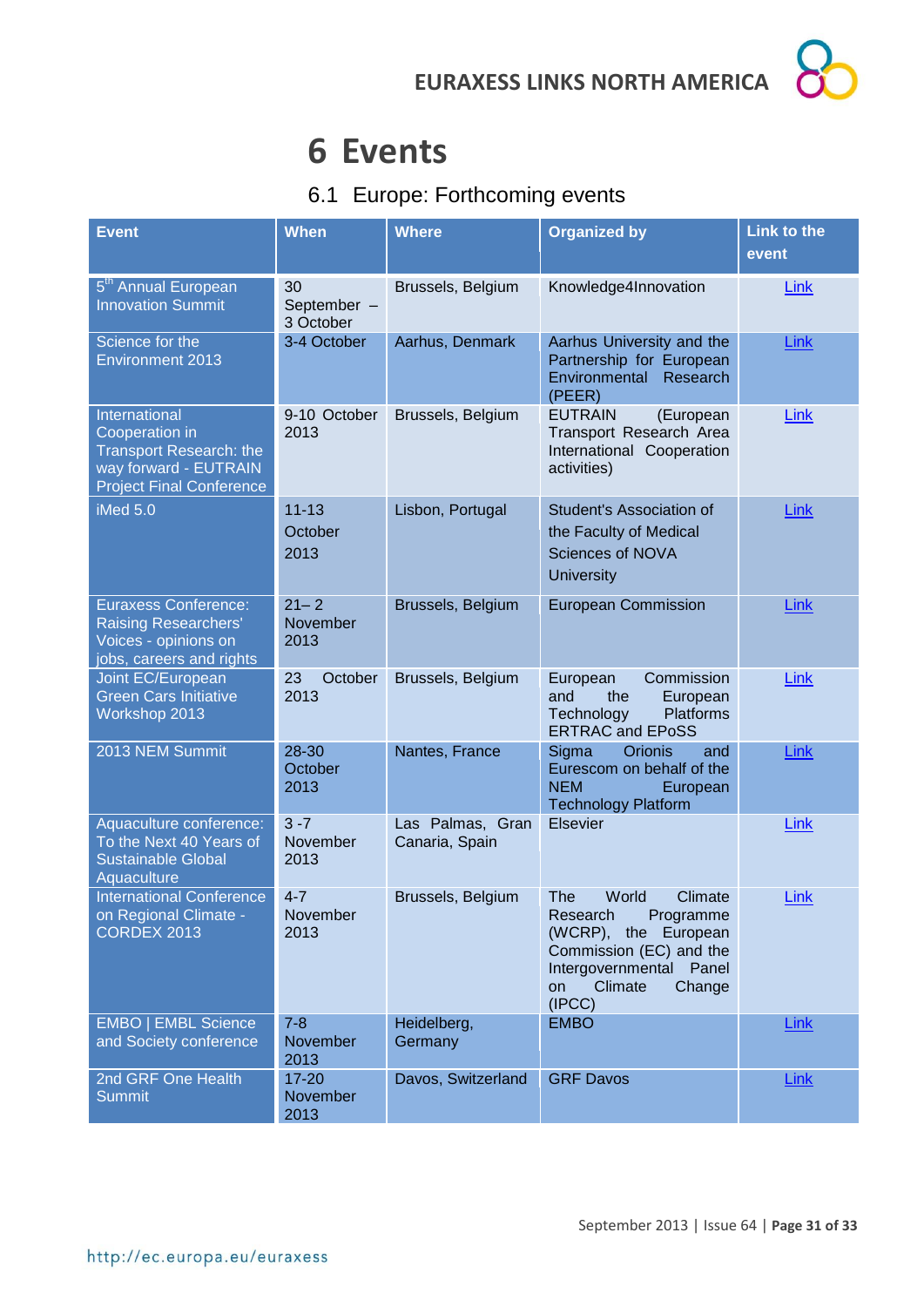

<span id="page-31-0"></span>

|  |  |  | 6.2 North America: Forthcoming events |  |
|--|--|--|---------------------------------------|--|
|--|--|--|---------------------------------------|--|

| <b>Event</b>                                                        | <b>When</b>                    | <b>Where</b>                             | <b>Organized by</b>                                 | <b>Link to the</b><br>event |
|---------------------------------------------------------------------|--------------------------------|------------------------------------------|-----------------------------------------------------|-----------------------------|
| Campaign of 'Study<br>abroad fairs' in Canada -<br><b>Fall 2013</b> | $21 - 28$<br>September<br>2013 | Canada (5 cities)                        | Abroad<br><b>Study</b><br>and<br>Go<br><b>Fairs</b> | Link                        |
| <b>ASCE 143rd Annual</b><br><b>Civil Engineering</b><br>Conference  | $10 - 12$<br>October<br>2013   | Charlotte, NC,<br><b>USA</b>             | <b>ASCE</b>                                         | Link                        |
| Nordic Innovation: What                                             | 16                             | Washington D.C,                          | The Information                                     | Link                        |
| Can America Learn from                                              | October                        | <b>USA</b>                               | Technology and                                      |                             |
| the Scandinavian<br><b>Innovation Ecosystem?</b>                    | 2013                           |                                          | <b>Innovation Foundation</b>                        |                             |
| Canadian International                                              | $21 - 25$                      | Montréal, Canada                         | Aluminium Association of                            | Link                        |
| <b>Aluminium Conference</b><br>(CIAC)                               | October 2013                   |                                          | Canada (AAC)                                        |                             |
| 2013 SRA International<br><b>Annual Meeting</b>                     | 26-30<br>October<br>2013       | <b>New</b><br>Orleans,<br>Louisiana, USA |                                                     | Link                        |
| Materials Science &<br>Technology 2013                              | $27 - 31$<br>October<br>2013   | Montréal, Canada                         | AIST,<br>ASM,<br>ACerS,<br>MetSoc and TMS           | Link                        |
| 57th Annual Conference<br>on Chemical Research                      | $28 - 29$<br>October<br>2013   | Houston,<br>Texas,<br><b>USA</b>         | The Welch Foundation                                | Link                        |
| <b>CAGS 51st Annual</b><br>Conference                               | $3-6$<br>November2013          | Montréal, Canada                         | <b>CAGS</b>                                         | <b>Link</b>                 |
| Neuroscience                                                        | $9 - 13$<br>November<br>2013   | San Diego,<br>California, USA            | Society for Neuroscience                            | Link                        |